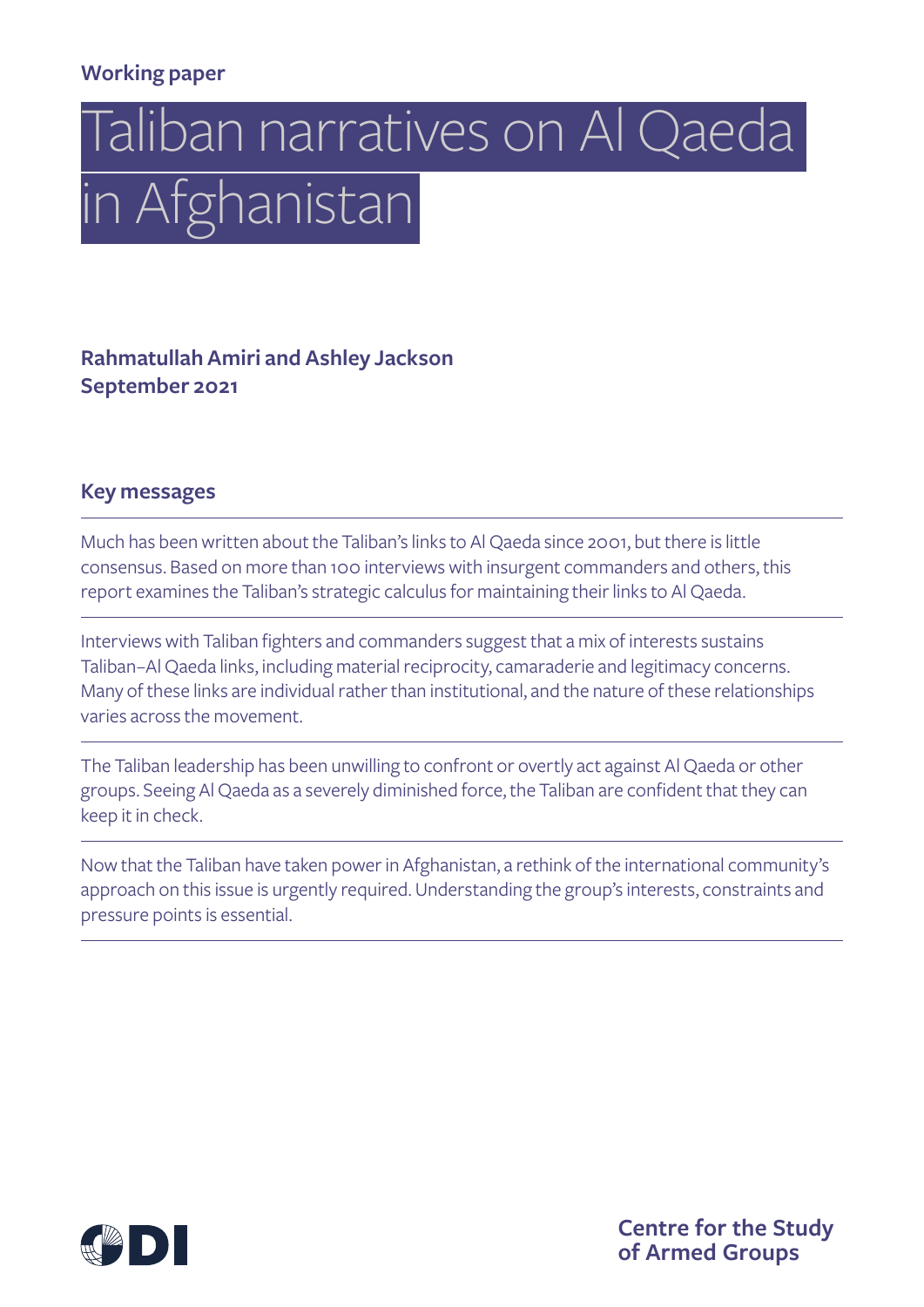Readers are encouraged to reproduce material for their own publications, as long as they are not being sold commercially. ODI requests due acknowledgement and a copy of the publication. For online use, we ask readers to link to the original resource on the ODI website. The views presented in this paper are those of the author(s) and do not necessarily represent the views of ODI or our partners.

This work is licensed under CC BY-NC-ND 4.0.

How to cite: Amiri, R. and Jackson, A. (2021) *Taliban narratives on Al Qaeda in Afghanistan*. Centre for the Study of Armed Groups Working Paper. London: ODI ([https://odi.org/en/publications/](https://odi.org/en/publications/taliban-narratives-on-al-qaeda-in-afghanistan) [taliban-narratives-on-al-qaeda-in-afghanistan\)](https://odi.org/en/publications/taliban-narratives-on-al-qaeda-in-afghanistan)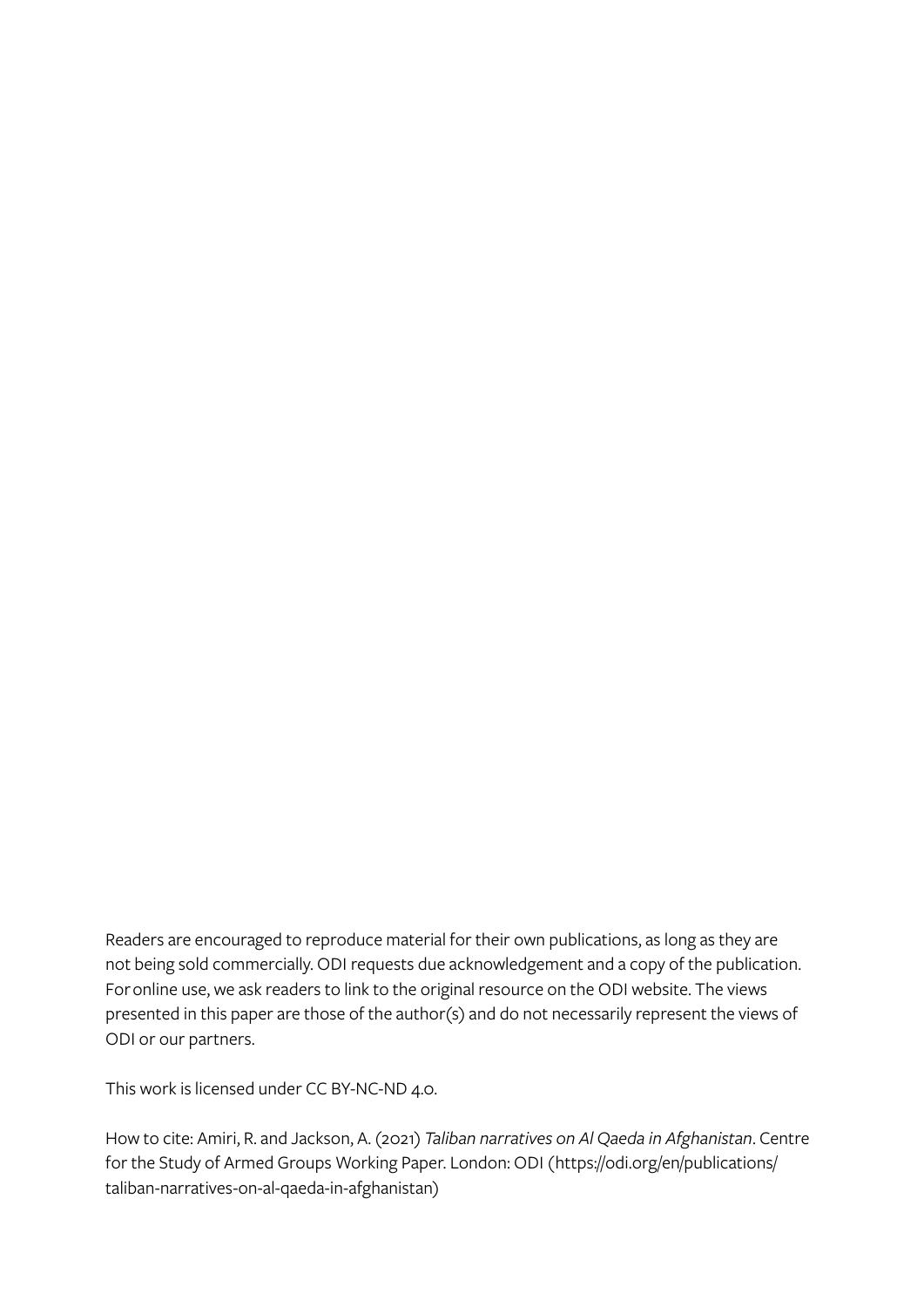## <span id="page-2-0"></span>Acknowledgements

We would like to thank our sources in the field and others who agreed to speak with us about their experiences. The authors would also like to thank Florian Weigand, Alan Fellows and Tricia Bacon for reviewing and providing suggestions on a prior draft, and several individuals at ODI for support throughout the process, including Paola Abis, Kathryn Nwajiaku-Dahou and John Maher.

This paper was generously funded by the Norwegian Ministry of Foreign Affairs. The views and findings presented here are the authors' and do not represent the view of the Ministry.

#### **About the paper**

This working paper is an output of the Centre for the Study of Armed Groups at ODI. The Centre provides rigorous analysis, tailored solutions and a safe space in which to discuss the challenges of understanding and engaging with armed groups.

#### **About the authors**

**Rahmatullah Amiri** is an independent researcher focused on social-political issues, security, armed non-state actors, peace and reconciliation, countering violent extremism, and humanitarian issues.

**Ashley Jackson** is Co-Director of the Centre for the Study of Armed Groups at ODI. She has over a decade of experience working in and on Afghanistan, and researching armed groups.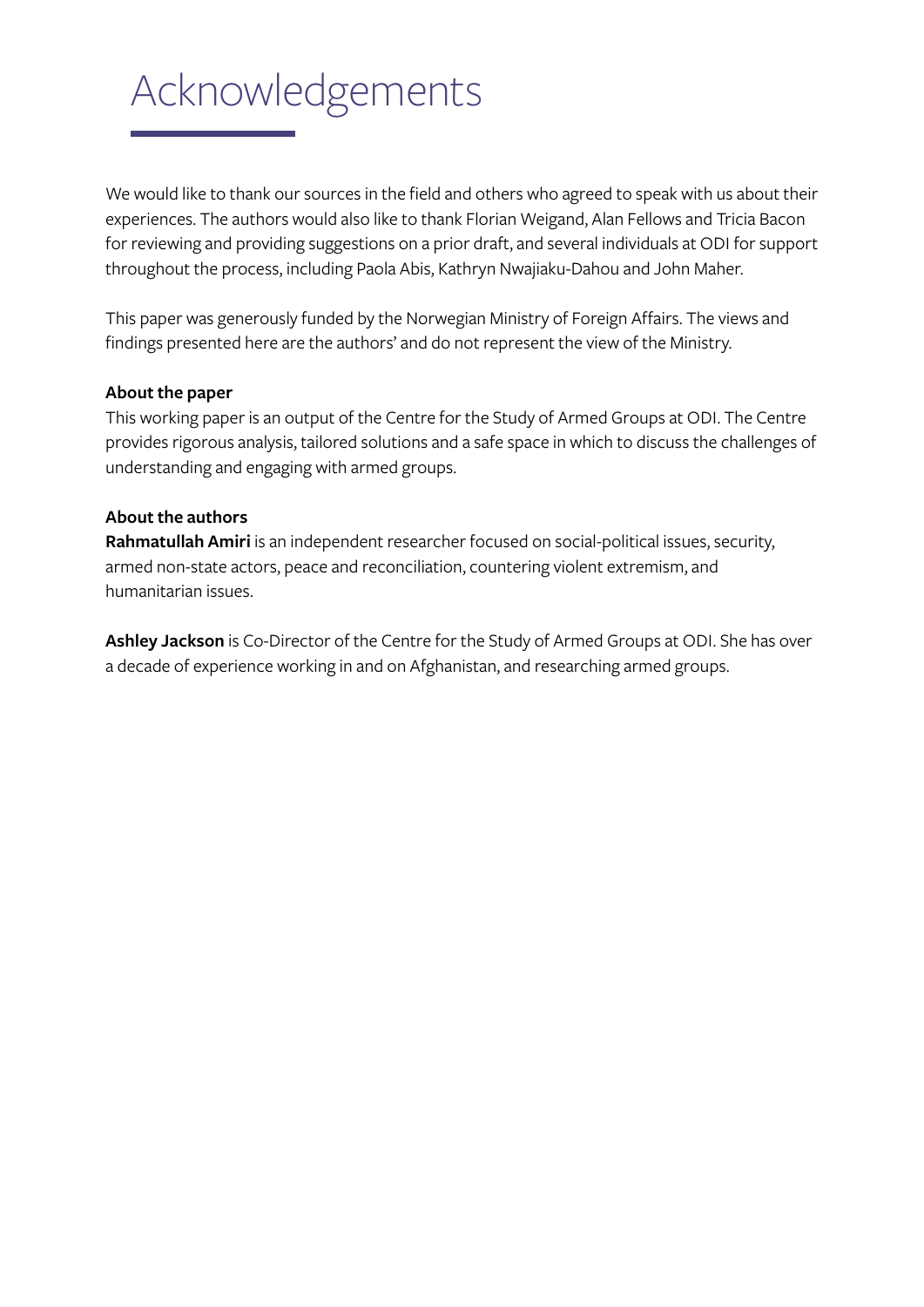### **Contents**

**[Acknowledgements](#page-2-0)** / i

```
List of figures / iii
   Acronyms/Glossary / iv
1 Introduction / 1
   1.1 Methodology / 2
2 The Taliban and Al Qaeda after 9/11 / 4
   2.1 Patterns of Al Qaeda–Taliban cooperation / 5
3 Taliban perspectives on Al Qaeda today / 12
   3.1 Dealing with Al Qaeda / 14
   3.2 No good options / 15
   3.3 Challenges and dilemmas / 18
4 Conclusions / 20
```

```
4.1 Implications / 22
```
**[References](#page-29-0)** / 24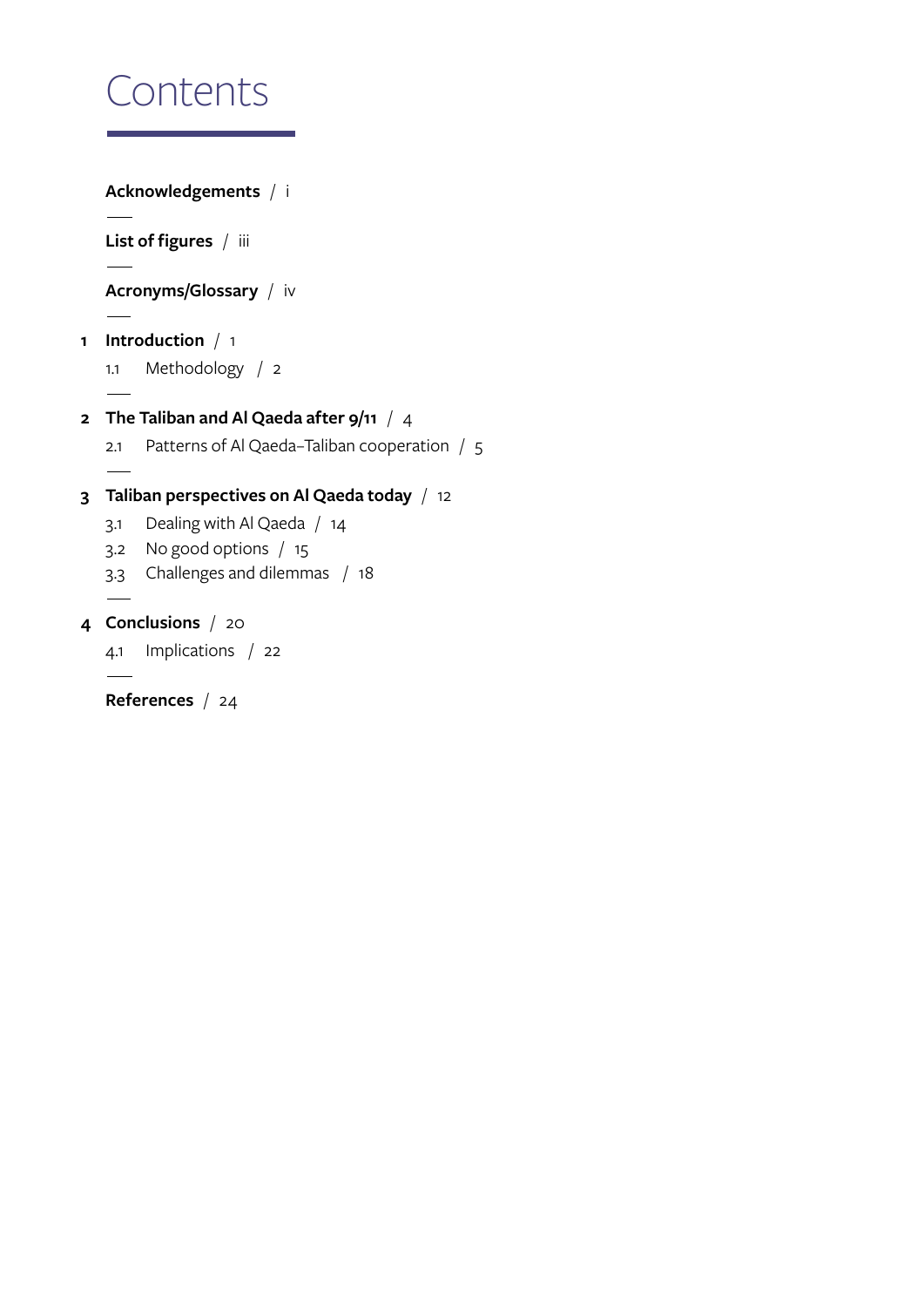# <span id="page-4-0"></span>List of figures

#### Figures

**Figure 1** [Afghanistan–Pakistan border regions](#page-11-0) / 6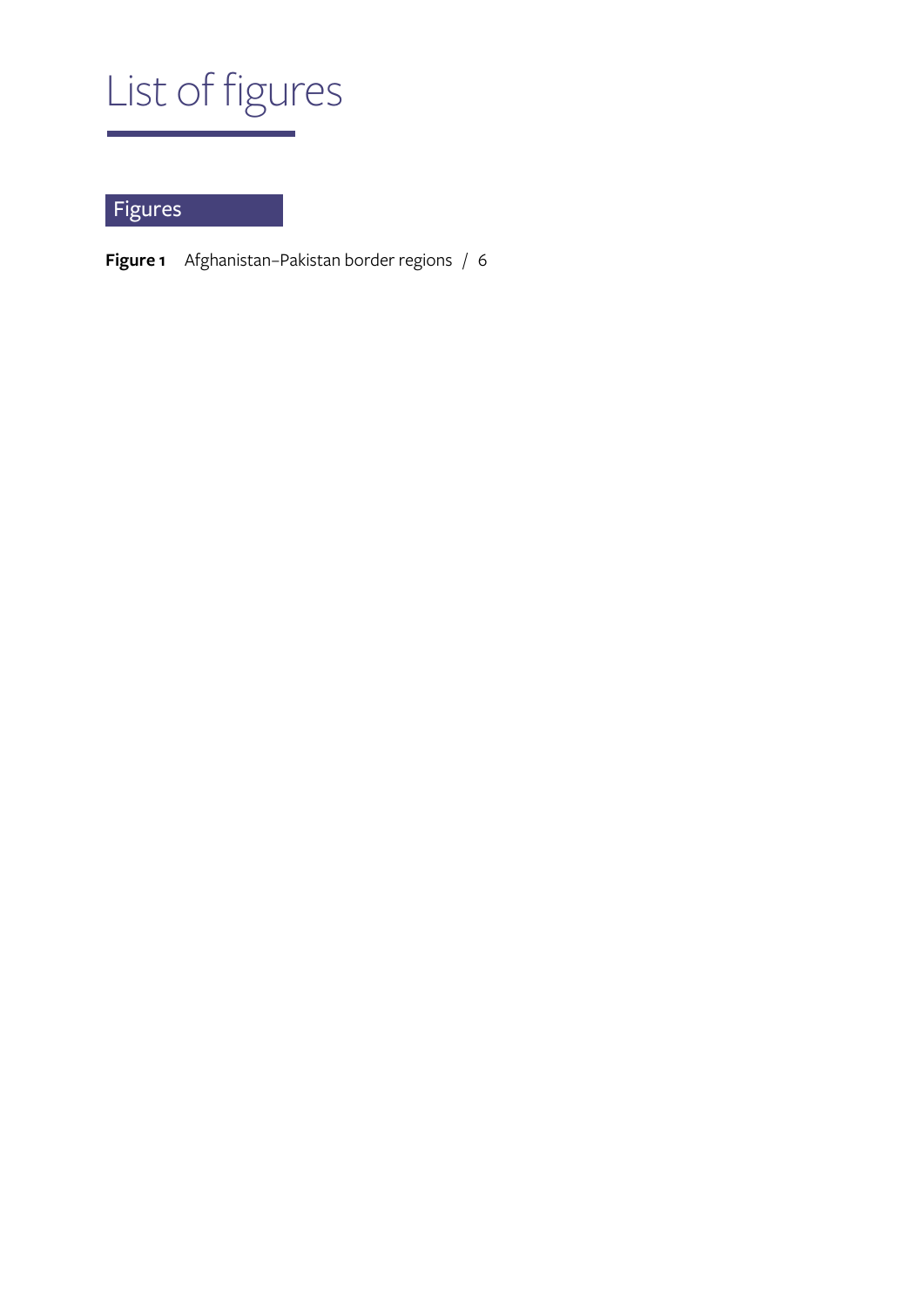# <span id="page-5-0"></span>Acronyms/Glossary

| <b>AQIS</b> | Al Qaeda in the Indian Subcontinent                                                                                                 |
|-------------|-------------------------------------------------------------------------------------------------------------------------------------|
| <b>IEA</b>  | Islamic Emirate of Afghanistan                                                                                                      |
| IED         | improvised explosive device                                                                                                         |
| <b>IMU</b>  | Islamic Movement of Uzbekistan                                                                                                      |
| <b>KPK</b>  | Khyber Pakhtunkhwa                                                                                                                  |
| mahaz       | fighting unit                                                                                                                       |
| mujahedeen  | denoting in this context Afghans or others who fought in the 1980s against<br>the Afghan government and the Soviet occupying forces |
| shura       | council                                                                                                                             |
| <b>SWT</b>  | Subhanahu wa ta'ala, Arabic for 'the most glorified, the most high'                                                                 |
| <b>TTP</b>  | Tehrik-e-Taliban Pakistan                                                                                                           |
| ulema       | religious leaders                                                                                                                   |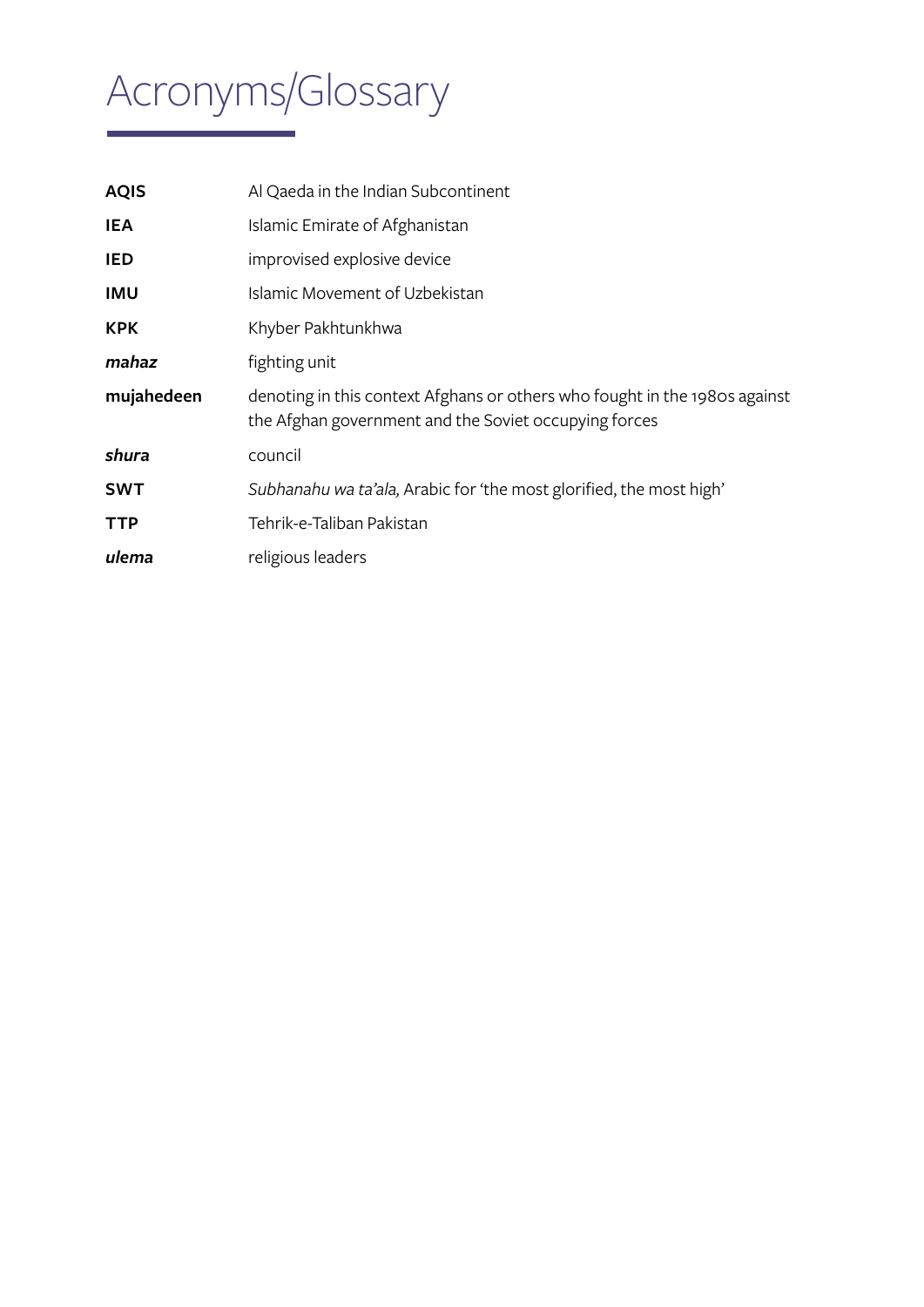### <span id="page-6-0"></span>1 Introduction

Since 2001, much has been written about the Taliban's links to Al Qaeda and other foreign terrorist groups. The UN Sanctions Monitoring Committee claims that the Taliban continue to actively support Al Qaeda and that Al Qaeda is quietly rebuilding inside Afghanistan (UN Analytical Support and Sanctions Monitoring Team, 2020, 2021). US government officials have meanwhile publicly insisted that the Taliban have distanced themselves from the group. US intelligence reporting portrays Al Qaeda in Afghanistan as a relatively minor threat, with uncertainty about how its capabilities may develop over the medium and longer term (see US Department of Defense, 2020).

The nature of Taliban–Al Qaeda links has long been heavily disputed among analysts, diplomats and experts. Some argue that it is a relationship of convenience or necessity for either or both groups, while others insist there are more deeply rooted personal and ideological bonds. There is also scepticism about the degree to which the Taliban have actually distanced themselves from Al Qaeda.

When it comes to the available evidence, transparency is in short supply. Some assertions are based on confidential intelligence assessments, while others appear to rely on anonymous sourcing or a small number of interviews. This makes the prevailing beliefs or common arguments difficult to triangulate or contextualise. To be fair, this is not an easy subject to investigate or reach definitive conclusions about. Interviewees and sources have many reasons to conceal or exaggerate certain claims, and various analysts, politicians and groups supportive of a sustained foreign military presence in Afghanistan have used certain claims to further their own positions or interests.

Particularly now that the Taliban have taken over Afghanistan, it is vitally important to get these dynamics right. Al Qaeda has predictably released a statement praising the Taliban's victory, and Al Qaeda (as well as other groups) may see the Taliban's takeover as not only a source of inspiration (and propaganda), but also an opportunity to regroup in Afghanistan. In the agreement signed in Doha in February 2020 between the US and the Taliban (included in Appendix 1), the latter pledged not to allow foreign terrorist groups to use Afghan soil to target the West. Yet with foreign forces now gone, the ability to monitor foreign fighters on Afghan soil has significantly diminished. Following the withdrawal, US General Frank McKenzie warned 'the Taliban is going to have their hands full with ISIS-K. And they let a lot of those people out of prisons, and now they're going to be able to reap what they sowed' (Al Jazeera, 2021).

This working paper explores Taliban experiences with and views of Al Qaeda. Specifically, it examines the Taliban's strategic calculus in their relations with Al Qaeda since 2001. It is based on over 100 interviews with Taliban commanders and fighters, and others, inside Afghanistan, who currently have, or have had in the past, close ties to Al Qaeda.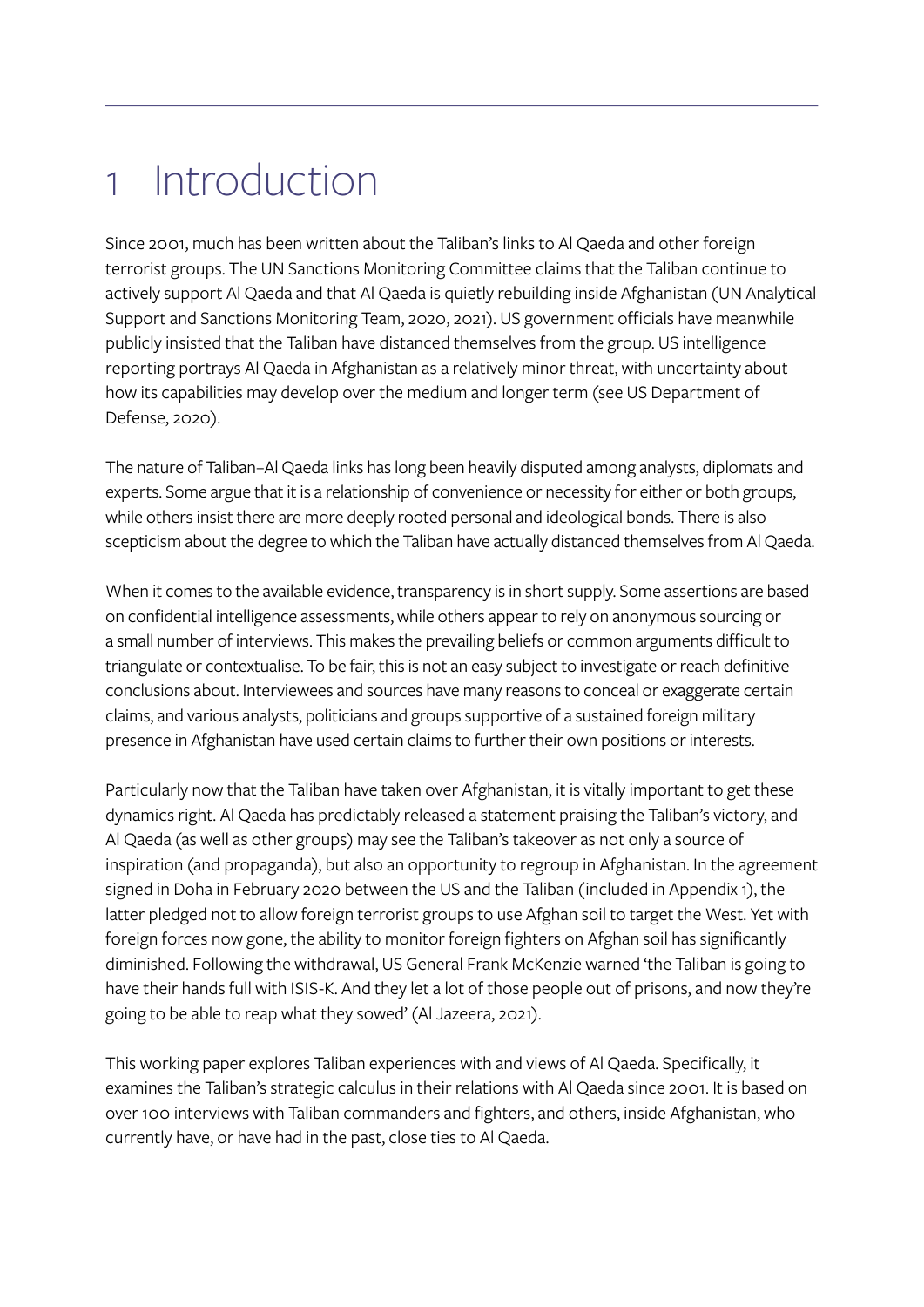<span id="page-7-0"></span>The field research and much of this analysis was completed before the fall of the post-2001 Afghan government and the Taliban's capture of Kabul in August 2021. But it is even more relevant now. Understanding the Taliban's position on Al Qaeda prior to taking power is vital to making sense of how they might approach the issue now that they are the ruling authority. Since commencing formal negotiations with the US in 2018, the Taliban's approach to Al Qaeda appears to have focused on drawing them closer and increasing their surveillance of Al Qaeda. In the Taliban's view, expelling or overtly acting against Al Qaeda is out of the question – unless, of course, Al Qaeda acts against them or defies their authority. The Taliban have no problems acting against potential rivals, as demonstrated with various rogue commanders, the Islamic State in Afghanistan, Jandullah and others. But the Taliban have long believed that Al Qaeda, dependent on the sanctuary and protection the Taliban offer, is unlikely to challenge them. Seeing Al Qaeda as a severely diminished force, the Taliban are confident that they can keep it in check.

This approach presents significant risks, for both the Taliban and the international community. The Taliban's 'we can control them' narrative defies credulity for many Western policy-makers, who remember the Taliban government making similar claims before 9/11. While some see this as recklessly overconfident, others dismiss it as disingenuous subterfuge. A major unknown variable is the fact that, while many analysts do not believe Al Qaeda in Afghanistan presents a threat today, there is disagreement and uncertainty about whether, how and how long it might take the group to gather strength in Afghanistan now that the country is broadly under Taliban control.

Either way, the Taliban–Al Qaeda relationship is a problem without a clear solution. A fundamentally different strategy is now required to manage the relationship and mitigate the risks it presents. Understanding the Taliban's interests, constraints and pressure points is essential to crafting that approach.

#### **1.1 Methodology**

This working paper is based on 107 interviews conducted by one of the co-authors (Rahmatullah Amiri) in 2020 and early 2021. Most of these interviews were conducted with Taliban fighters and commanders, and a smaller number with fighters from other groups, tribal elders and other interlocutors. Interviewees were identified based on their experiences and relations with Al Qaeda and other foreign fighters. Most hailed from or were based in the east, south-east and south of Afghanistan (mainly Kunar, Helmand, Ghazni, Zabul, Kandahar, Paktia, Khost and Paktika provinces). Some interviewees were in charge of escorting Al Qaeda figures, for example, while others had hosted them. Most were still with the Taliban and some had reconciled with the government or switched allegiances to other groups (mainly the Islamic State in Afghanistan), but all had a long history with the Taliban or deep associations. Some Tehrik-e-Taliban Pakistan (TTP) commanders were also interviewed.

Interviewees were asked about historical relations between the Taliban and Al Qaeda, from 2001 to the present. The conversations were free-flowing, focused largely on their own experiences and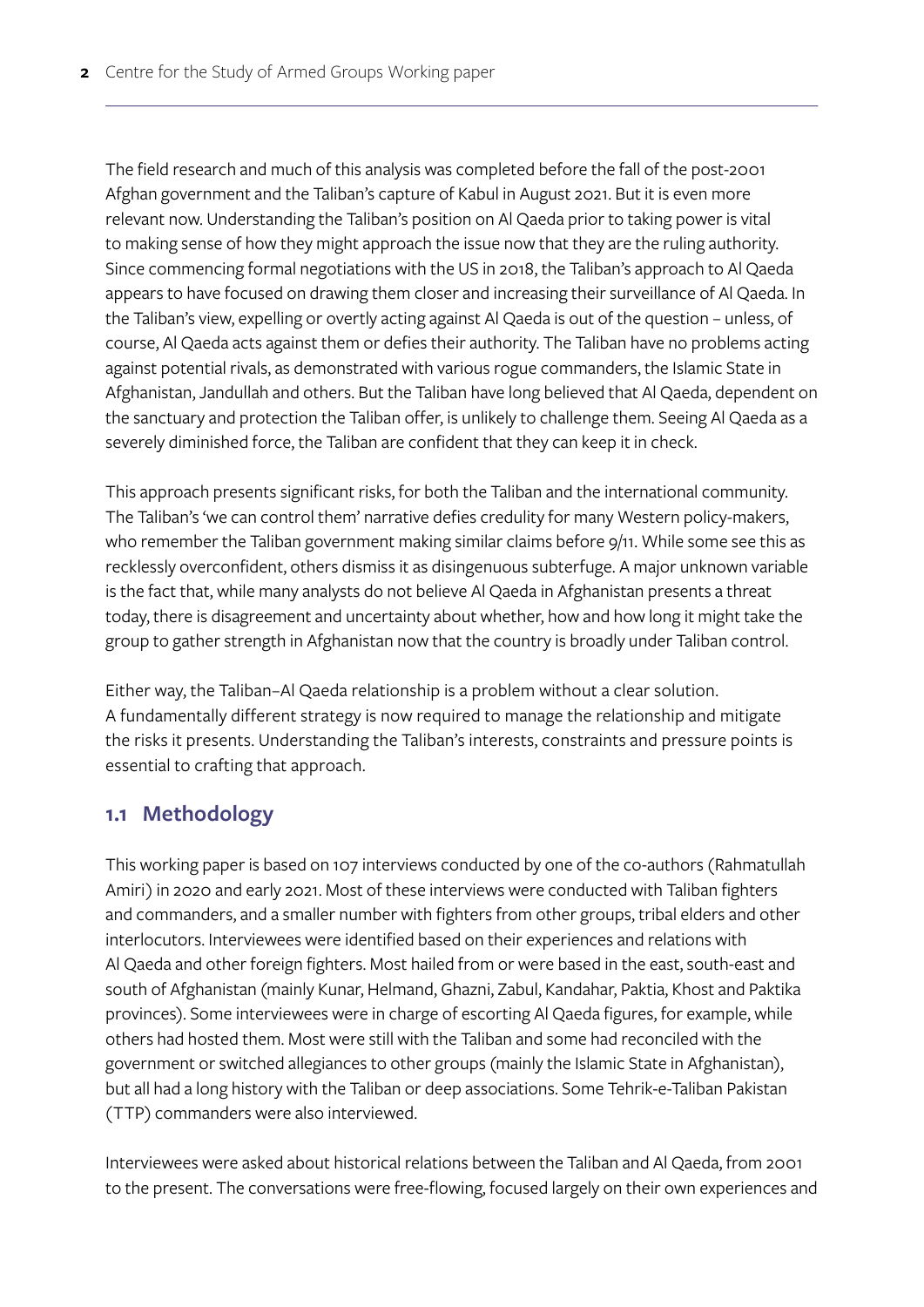direct knowledge of Al Qaeda–Taliban dynamics. Interviews typically stretched over several hours. The authors sought to mitigate any misunderstandings by triangulating accounts as far as possible and re-interviewing some sources. A snowballing approach was partially employed, whereby often an interviewee might refer others, enhancing trust and the ability to cross-check accounts.

Alongside this, over a dozen US, UN and other Western and Afghan security officials, analysts and diplomats were interviewed to give their perspectives on these dynamics. The authors also conducted an extensive review of the existing literature on this topic, to better contextualise the findings and compare Taliban accounts to mainstream analysis.

Given the sensitivity of the subject, there were inevitably some who were reticent when it came to talking about the presence of foreign fighters or some who initially denied they existed at all; e.g. 'this is just propaganda, there are no foreigners with us, you tell me: do you see any foreigners here with us?'**<sup>1</sup>** These were a minority; most interviewees were willing to speak and even those who were reticent were eventually forthcoming about their experiences. But this would not have been possible without a significant time investment in finding the right connections and interlocutors to establish a degree of trust. As such, this study represents one of the most extensive pieces of fieldwork to date into this subject.

There were, nevertheless, challenges and limitations. Reports of Al Qaeda and foreign fighters more generally operating in Afghanistan are extremely difficult to verify and track. Local people interviewed might make assertive claims about the presence of 'foreigners', with no concrete proof, and fighters from southern Afghanistan deployed elsewhere might be referred to as 'foreign' or 'Pakistani'. These kinds of dynamics have plagued analysts, researchers and journalists working on this topic for years, and continue to lead to unverified or poorly substantiated claims about 'Al Qaeda' in Afghanistan (Bleuer, 2016).

Given this, the authors tried as far as possible to verify and contextualise accounts from multiple angles. For example, interviewees for this research often talked about 'Arabs' or '*ghari mulki*' (noncivilians) but would not naturally refer to them as 'Al Qaeda' (although this was always confirmed in interviews). Additionally, the large number of people interviewed, the careful selection of interviewees and time spent triangulating helped guard against misunderstandings.

This research does not address Al Qaeda in the Indian Subcontinent (AQIS), or indeed other groups. It focuses on Taliban relations with Al Qaeda, or what some entities refer to as 'Al Qaeda Core'. While the lines between the two are frequently blurred in reporting and security analysis, the Taliban's relationship with Al Qaeda is significantly different, in terms of the dynamics, history and political implications, from their relations with other groups. As such, it is important to briefly distinguish between what we mean when we refer to Al Qaeda and AQIS.

Interview with tribal elder, Kunduz, 27 February 2021.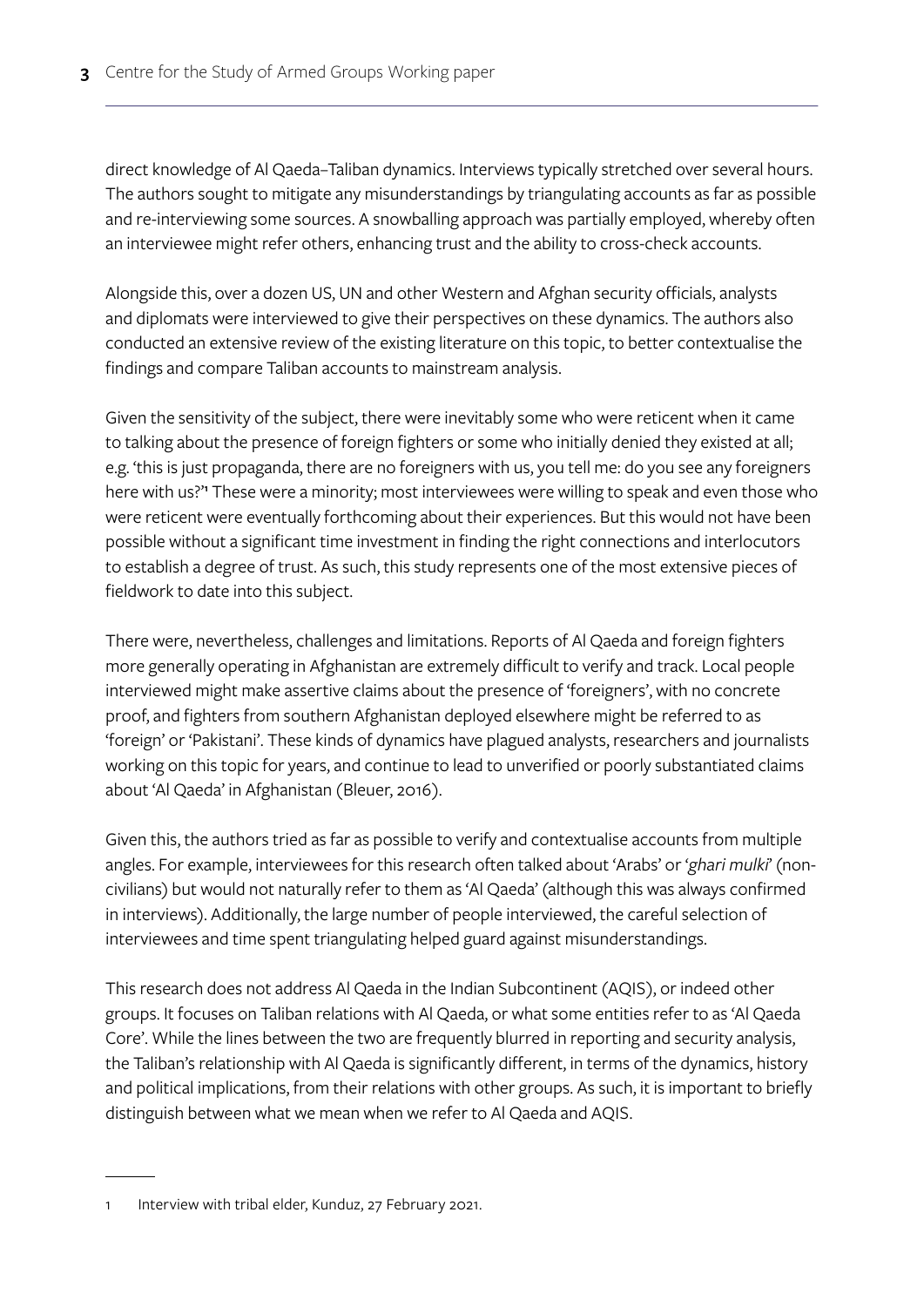<span id="page-9-0"></span>Established in 2014, AQIS effectively unified Al Qaeda's long-standing relations with various South Asian armed groups and actors, spinning off these links into a more formalised, separate entity.<sup>2</sup> The US government has heavily targeted AQIS, and at least prior to the recent withdrawal of its troops did not see AQIS as a major threat to its operations in Afghanistan or elsewhere (Tribune, 2020). AQIS-affiliated actors have used Taliban areas of Afghanistan as sanctuaries (US Department of Defense, 2020: 28; UN Analytical Support and Sanctions Monitoring Team, 2020; Mir, 2020), although the exact nature of the relationship between the Taliban and AQIS merits further research.**<sup>3</sup>**

Understanding relations with AQIS would have required a different approach and is beyond the scope of this work. Part of this has to do with the fact that on-the-ground perceptions did not, in reality, align to outsider distinctions, labels or understandings. While old guard 'Al Qaeda' was distinctive for those interviewed in this research, the lines were more blurred with regard to AQIS and other Pakistani and South Asian groups. For example, Taliban interviewees might refer to 'mostly Punjabi' fighters instead of 'Arabs'. Additionally, fighters from the region were more likely to move together and train with other groups, or switch among them. Some individuals may have been affiliated with Al Qaeda or attended their training camps before 9/11, fought with various Pakistani militant groups, supported Taliban operations or trained their fighters, and/or then fought with or supported AQIS. So it is perhaps unsurprising that there is often confusion regarding the slippery nature of affiliations.

### 2 The Taliban and Al Qaeda after 9/11

Al Qaeda in Afghanistan today is a shadow of what it was before 9/11. Relentless targeting of Al Qaeda and global attention to terrorism threats over the past two decades have made it much harder for the group to operate and plan attacks. According to US public intelligence estimates in 2020, fewer than 200 former or current Al Qaeda remained in Afghanistan, and the US government did not consider the present threat from Al Qaeda to be severe (Tribune, 2020). Yet Al Qaeda's relationship with the Taliban has ensured its survival in Afghanistan.

The Taliban leadership has been reticent when it comes to talking about these links frankly or publicly, for perhaps obvious reasons. Commanders on the ground were more forthcoming, but still minimised the importance of these links. 'Al Qaeda did train [Taliban after 9/11], Al Qaeda did provide them with money, Al Qaeda did work closely with Taliban, Al Qaeda did accompany the Taliban commanders, Al Qaeda did fight in the Taliban lines', one commander from Kandahar

<sup>2</sup> Interview with counterterrorism expert, 20 May 2021. Al Qaeda has had long-standing links with, for example, Lashkar-e-Tayyiba, Harkat-ul-Jihad-e-Islami, Lashkar-e-Jhangvi, Harkat-ul-Mujahideen, Jaishe-Mohammed and Sipah-e-Sahaba, among other actors (Mendelsohn, 2016; Rassler, 2017; Brown and Rassler, 2013). That said, the exact nature of the Al Qaeda–AQIS relationship is the subject of extensive debate (see Soufan Center, 2019; UN Analytical Support and Sanctions Monitoring Team, 2020).

<sup>3</sup> Various analysts have offered different takes on AQIS's closeness with the Taliban and the nature of mutual support (see Soufan Center, 2019; Mir, 2020).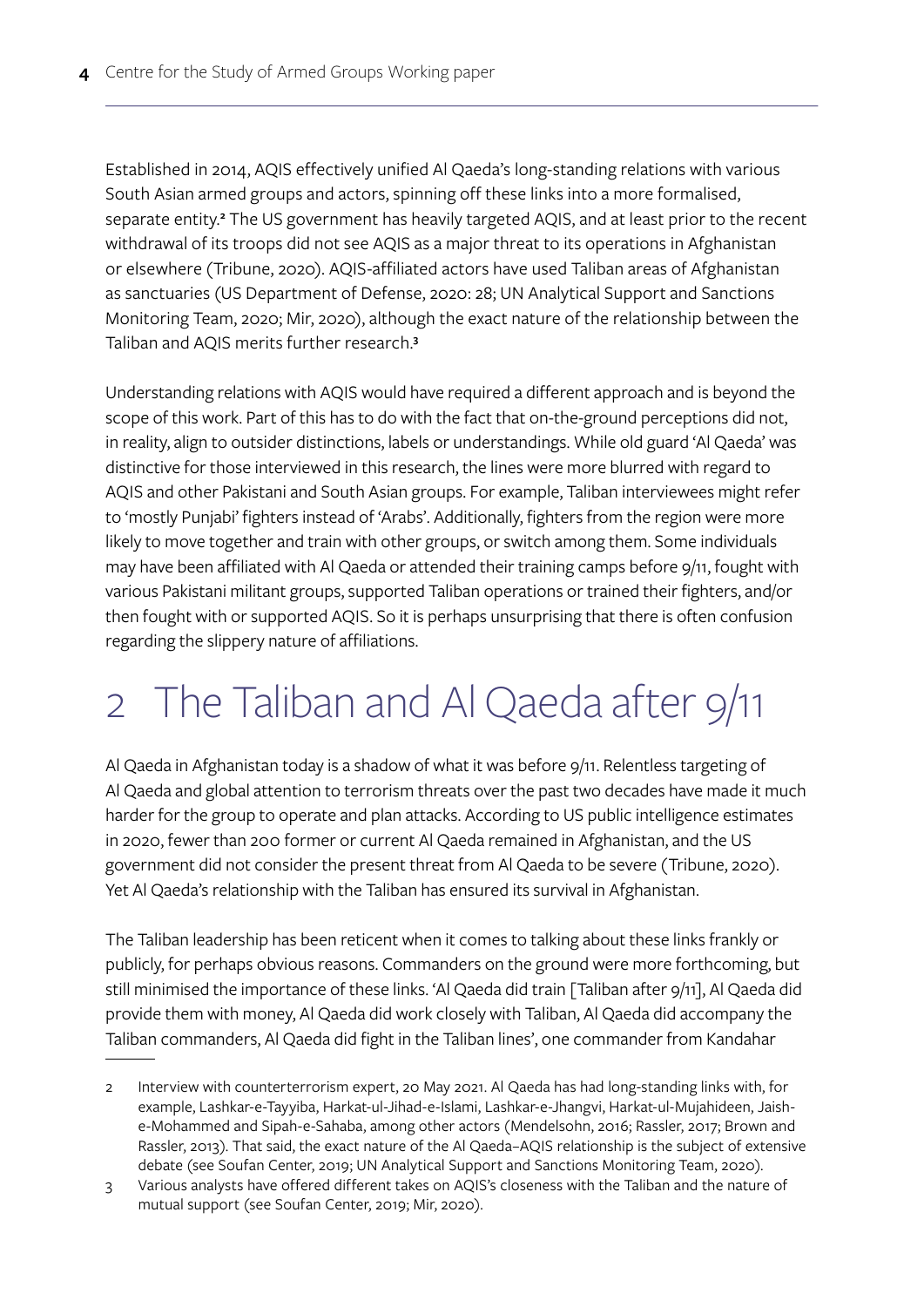<span id="page-10-0"></span>admitted. 'But all those things make a very small percentage of the Taliban operations and activities, therefore is nothing for the Taliban.'**<sup>4</sup>** They also emphasised that any support Al Qaeda provided was largely in the past.

To understand the nature of contemporary dynamics between the Taliban and Al Qaeda, we must return to 9/11. A lot about links between the groups after the US-led invasion is still unclear, unknown or disputed. A key point made by many interviewees, however, was that the core Taliban leadership and Al Qaeda regrouped in parallel. While much of the surviving leadership of both groups fled to Pakistan following the US invasion of Afghanistan, Al Qaeda had stronger links with Pakistani militant factions (specifically, elements of what would later become TTP, but they also had links with others) than it did with the Taliban, during this period. Drawing on these and other relationships, Al Qaeda slowly reconstituted some of the training and recruiting infrastructure in Pakistan that it had established in pre-9/11 Afghanistan.

Al Qaeda figures in Pakistan nevertheless faced significant challenges to their survival. The US and Pakistan governments' targeting of Al Qaeda in raids and drone strikes significantly constrained its capacity, movement and ability to communicate. Post-9/11 financial restrictions and sanctions made its situation even more difficult.

Al Qaeda during this period appears to have acted as a conduit and connector supporting a range of entities and causes. As one US government security official put it, it focused on 'building, sustaining and drawing from a joint human resources roster and sharing financial pools, when they can, and all of this is driven by a sense of brotherhood and reciprocity'.<sup>5</sup> Some of this was directed at the nascent Afghan insurgency, but the nature and extent of links with Taliban figures varied. In general, these relationships were highly localised and often individual.

#### **2.1 Patterns of Al Qaeda–Taliban cooperation**

Al Qaeda effectively became dependent on the local groups operating on both sides of the Afghanistan–Pakistan border, and many of these links were deeply personalised. While there are different regional and local patterns and dynamics. One caveat is that this research focused on where the Al Qaeda presence has historically been strongest - the south, south-east and east and does not look at these links elsewhere in the country.

<sup>4</sup> Interview with former Taliban commander, Kandahar Province, 20 November 2021.

<sup>5</sup> Phone interview, 10 May 2021.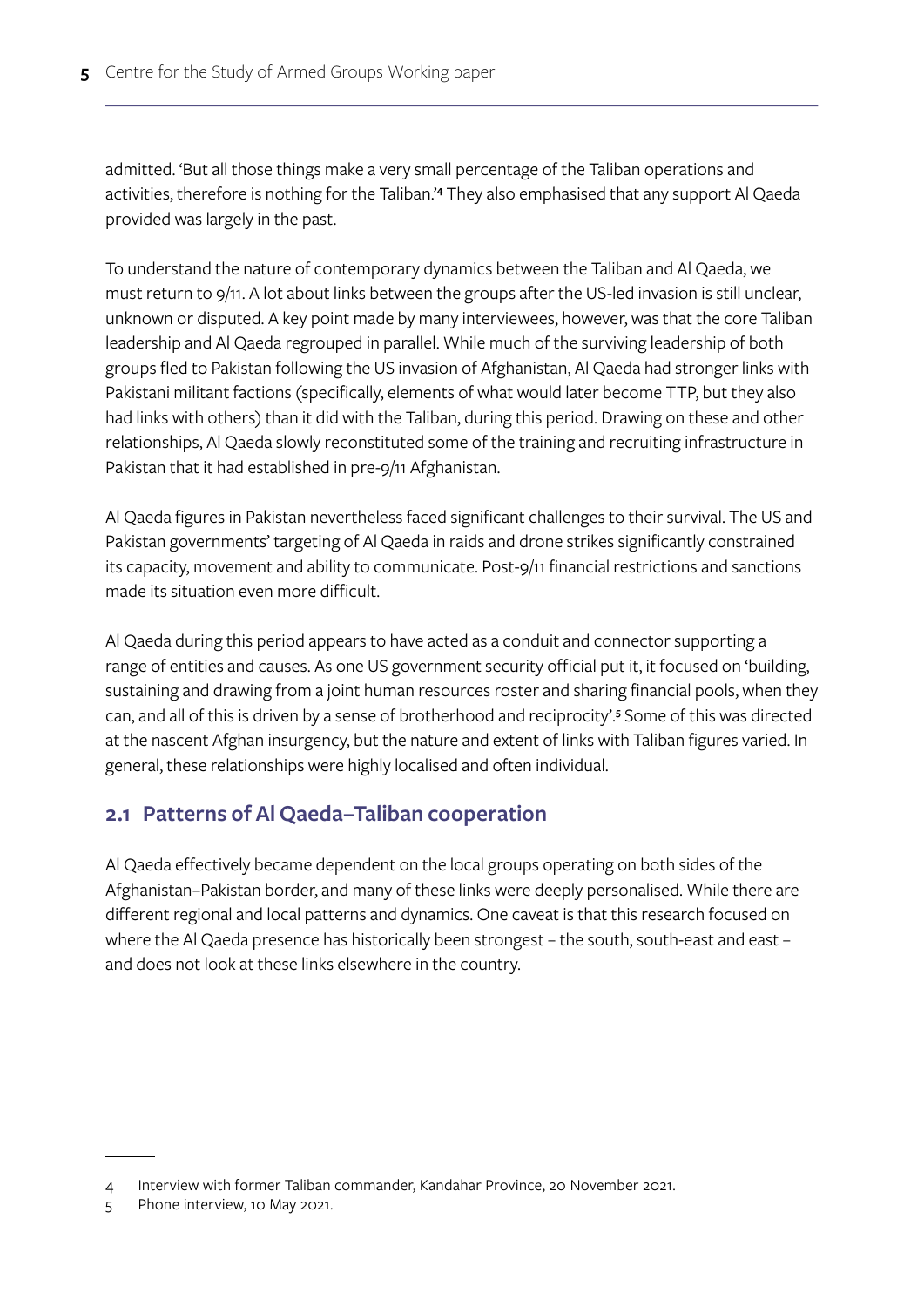

<span id="page-11-0"></span>**Figure 1** Afghanistan–Pakistan border regions

Information shown on this map is compiled from numerous sources.

period, protecting foreign fighters - affiliated with Al Qaeda as well as the Islamic Movement of 2001, numerous Al Qaeda fighters fled through the south-east of the country into Waziristan. Saif Ur Rahman, then leader of the Nasrullah Mansoor network, was a key ally during this mujahedeen presence in the 1980s and 1990s. After the collapse of the Taliban government in Arguably, Al Qaeda's strongest and earliest foothold in the south-east dates back to the Arab Uzbekistan (IMU) and others – and helping many to transit into Pakistan. Rahman's Shahikot base was one of the last holdouts for Taliban and foreign fighters. The international operation to take it was one of the largest battles of the war, mythologised by both sides. Saif Ur Rahman's subsequent death was a significant loss for Al Qaeda – but a gain for the Haqqani network , then a mujahedeen faction with deeps roots in the south-eastern Loya Paktia region. With Saif Ur Rahman's death, the Haqqani network became critical for Al Qaeda's survival.

Of all the networks comprising the Taliban, it is with the Haqqani network that Al Qaeda has arguably had the most extensive relations. Jalaluddin Haqqani, the now-deceased leader of the Haqqani network, had links with Al Qaeda figures and other Arab jihadists dating back to the anti-Soviet jihad. That is arguably true of many former mujahedeen leaders, but he was among the first to incorporate Arabs into his fighting groups in the 1980s and cultivated strong fundraising links to Gulf states. After 2001, the Haqqanis welcomed Al Qaeda's assistance on the battlefield, but accounts portrayed their military contribution as minor (they contributed to one or two out of every 100 operations, according to one commander). After 2001, Al Qaeda also tended to stay apart from the local population as much as possible, to avoid detection and betrayal (this was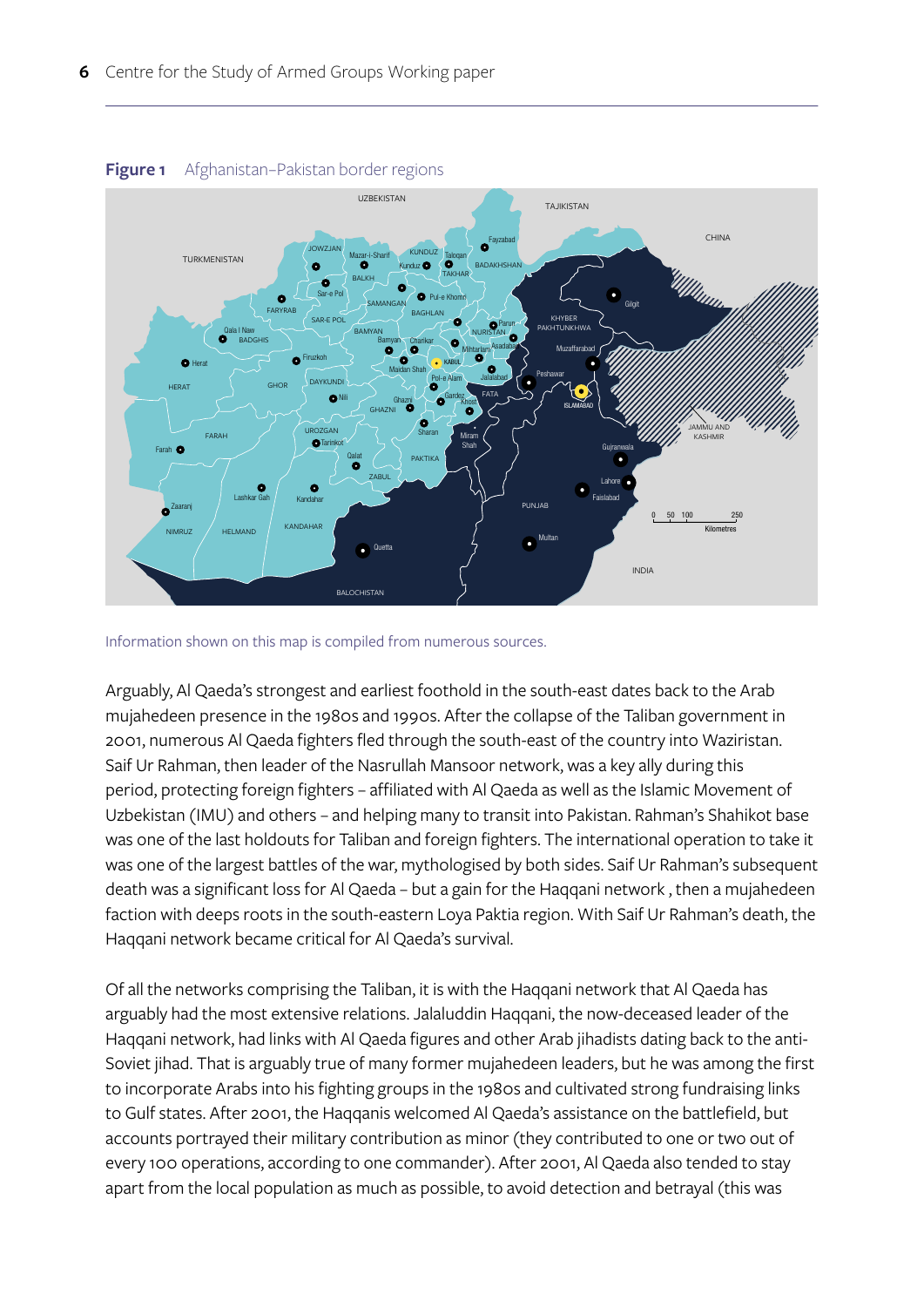particularly pronounced in South and North Waziristan). Further, the Pakistan army's Operation Zarbi Azb in 2014 changed the Haqqani–Al Qaeda relationship, effectively displacing an array of armed actors who had been operating from North Waziristan since the aftermath of 9/11 and, in the immediate aftermath of the operation, constraining Haqqani and Al Qaeda.

In the east of Afghanistan, Al Qaeda was helped by its long-standing relationships with Salafists, dating back to the 1980s and earlier, when Arab fighters sought to convert Afghan mujahedeen, predominantly Sunni followers of Hanafi school, to their version of Salafism. Yet they still faced challenges. After 2001, large numbers of men, particularly from Kunar and Nangarhar, joined the government and the security forces. This, and the comparatively stronger tribal structures (many of which were then aligned to the government), meant Al Qaeda struggled to make inroads. Still, there were opportunities and connections. Many of the tribes separated by the Durand Line, the border between Afghanistan and Pakistan, had links to Al Qaeda on the Pakistan side, and this influence slowly bled over into Afghanistan as the security situation deteriorated.

Here Al Qaeda worked through religious scholars and their focal points to recruit participants and used mosques and madrassas to funnel recruits to training locales. The objective of these trainings, according to participants interviewed, was to raise awareness of the obligations of jihad, provide Islamic education and impart training in weapons and improvised explosive devices (IEDs). One interviewee described most of the participants he trained with as religious scholars, as opposed to hardened fighters. Interviewees talked about how Al Qaeda tried to target or recruit Afghans in Pakistan and across the border inside Afghanistan but did not initially appear to have much success.

One attendee at a camp in the Terah Valley in Pakistan, in the early years after 9/11, said the Arab instructors required translators because they could not speak local languages. While he learned how to clean and assemble weapons, they could not practise shooting them for fear of attracting attention. This individual later joined the Taliban, but remarked that 'after the training, there was no follow up from the Arabis; for example, nobody ensured that we would actually engage in fighting in Afghanistan'.<sup>6</sup> These camps were not exactly a direct pipeline to the battlefield in Afghanistan, but they nevertheless supported the growth of the insurgency.

Al Qaeda had far fewer links with the Taliban in southern Afghanistan. While they cooperated in certain instances, Al Qaeda never established the kind of relationship and presence in southern Afghanistan – the centre of the Taliban insurgency – as it did in the south-east and east. The key Taliban commanders that would reignite and later dominate the insurgency in the south (i.e. Dadullah, Mansour, Ahmed Osmani) did not have the same kind of close relations with the surviving Al Qaeda figures as commanders in the south-east. While they occasionally

<sup>6</sup> Interview with former Taliban commander, 19 September 2020.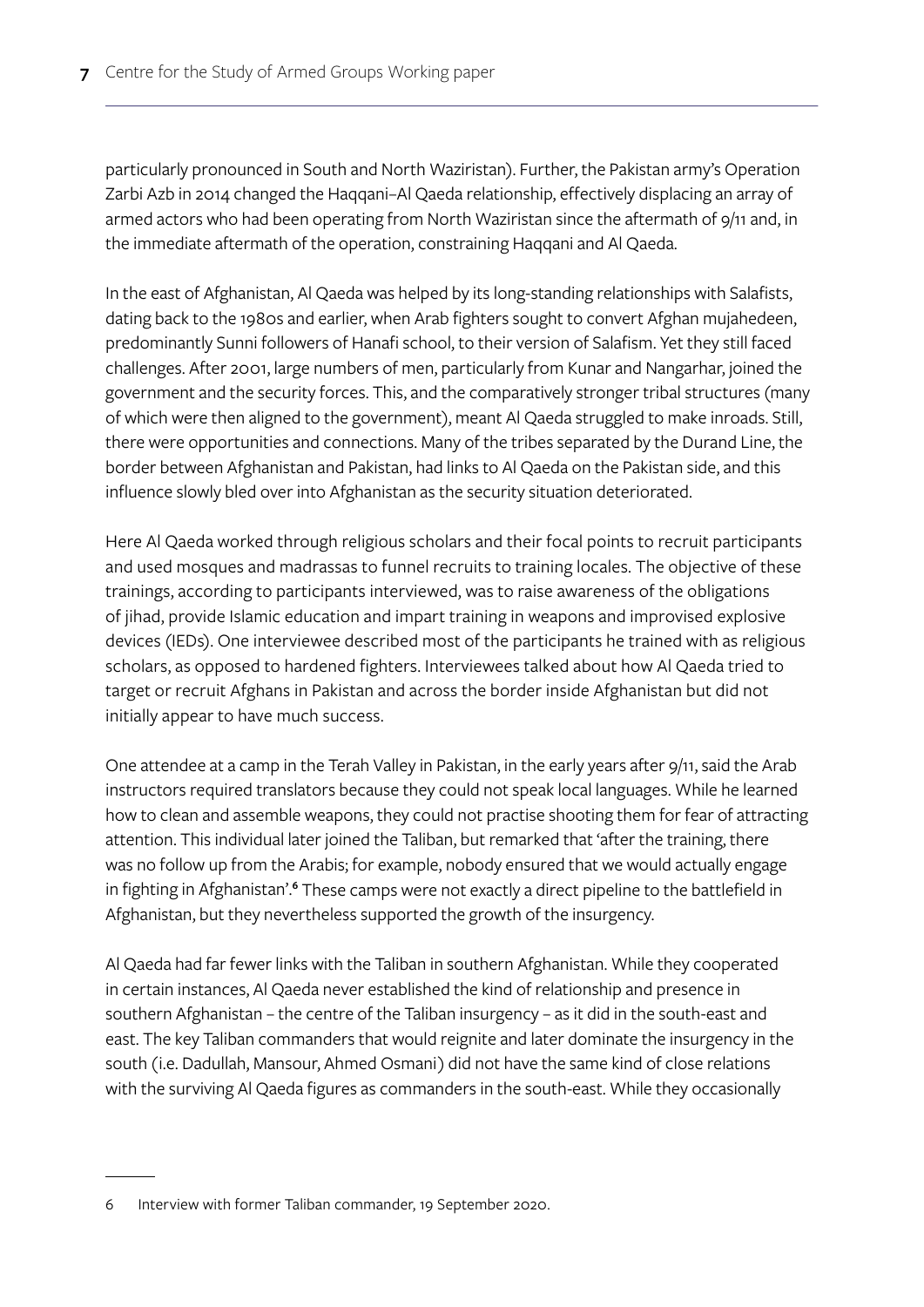collaborated with Al Qaeda (e.g. escorting them, fighting alongside them), this was more limited than elsewhere. Indeed, much of the Al Qaeda presence in Pakistan was in what is now known as Khyber Pakhtunkhwa (KPK), in closer proximity to south-eastern and eastern Afghanistan.

While seemingly a non-factor in the south, the impact of Al Qaeda's support to the Taliban in the east and south-east is debatable. From roughly 2006 onwards,<sup>7</sup> Al Qaeda began sporadic training and operations inside Afghanistan (again, largely in the east and, to a lesser extent, in the southeast). This training did not appear widespread and had significantly decreased by 2012–2013. After all, the resurgent Taliban had by that point significant combat experience and the ability to train recruits. Al Qaeda seemed to be a training resource that could be called upon by some commanders or fighting fronts, but not an essential one. Additionally, the extent and frequency of this support were limited by US targeting of Al Qaeda. Describing his impressions of Al Qaeda figures he encountered around 2008, one Taliban commander with the Haqqanis said the 'Arabs do not know what to do, [they] try a lot but [have] problems because Americans have spies everywhere in the villages'.

Where they did provide support, part of Al Qaeda's added value was motivational. One person talked about four specific individuals coming via Pakistan to train local Taliban:

They taught us how to fight, and also the importance of jihad. They came with an interpreter who would translate the lectures to us, as these foreign fighters only knew a little bit of the local languages. These foreigners used mosques and local guest rooms for training and other activities. They would do their religious preaching at night and early in the morning during morning prayers.**<sup>8</sup>**

Their preaching inspired fighters and helped recruit new ones. In Kunar, interviewees often talked about 'Arabs' visiting to provide religious inspiration and tactical encouragement:

They would come to Shultan Dara [an area of Kunar]. Each time when Al Qaeda members would come they would do three things: travelling around to see different Taliban commanders in the area, spending time training the soldiers and fighters and preaching about jihad – the importance of it, the invasion and the infidels' plans for the world. They would discuss, plan and strategise with the local Taliban commanders, providing them advice on where and how to attack checkpoints and where to move forward with mortar attacks. They would also provide information about new technologies, for example, the plans to attack Daridam [an area in Marawara district of Kunar] was actually pushed for and motivated by Al Qaeda in 2010.**<sup>9</sup>**

In the south, the dynamic has been different. Al Qaeda figures might transit through areas and come to fight alongside Taliban, but the interaction with Taliban commanders and fighters was

9 Ibid.

<sup>7</sup> 2006 is a conservative estimate – some interviewees said it was earlier, around 2003.

<sup>8</sup> Interviewee from Kunar, 2 September 2020.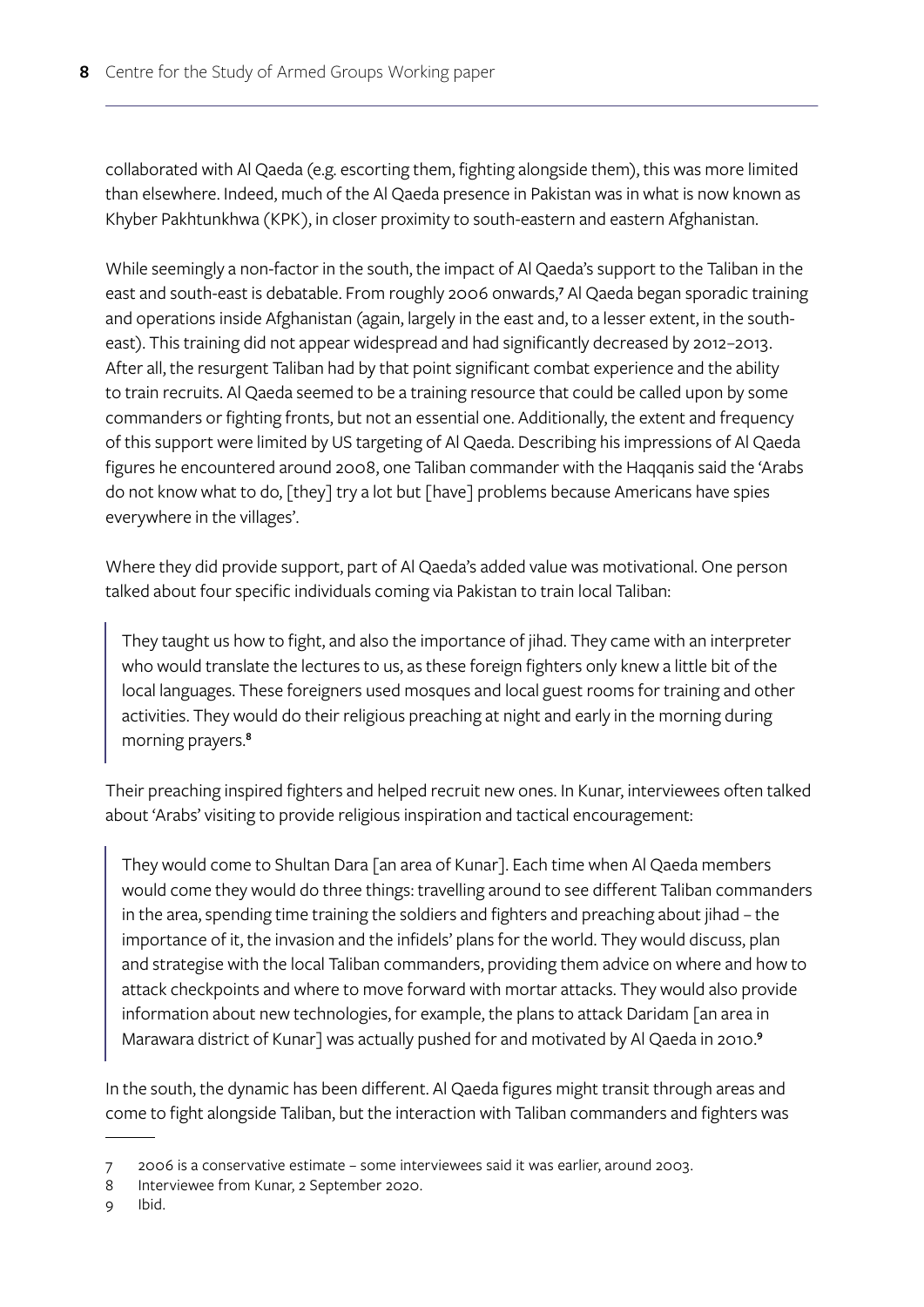less frequent and contact more limited. 'Arabs would come in a way that we could not even recognise them, hiding their faces, [they] did not talk or participate in discussion', said one Taliban official from Kandahar. 'The Arabs [were] coming and leaving the area without anyone finding out about them.'**<sup>10</sup>**

No southern Taliban interviewee spoke of religious preaching and operational influence along the lines of that in the east or south-east. A fighter from Zabul described Al Qaeda engagement as tactical and infrequent, saying that 'a very small number of Al Qaeda used to come with us for fighting, but after a couple of weeks they would go back with our leaders or by themselves to a different area'.**<sup>11</sup>**

Taliban fighters and commanders more often spoke of acting as guides, escorts and hosts to Al Qaeda – something that continued up to 2021, even as training and motivational preaching seem to have declined. For their protection, and for the protection of their Taliban hosts, these figures moved frequently. One Taliban from Kunar who acted as host and escort explained it as being almost like a relay: 'the Arabs were handed over to me, I was told to take them to Qari [another Taliban]. A couple of days, they were with Qari. Afterwards, Qari handed them over to another Taliban to take them to Dangam district'.**12** Interviewees said that Al Qaeda seemed to favour a degree of distance from the Taliban (with a few exceptions). There was a sense they did not entirely trust the Taliban and wanted to mitigate the risk of detection and betrayal. Tensions have arisen in the aftermath of airstrikes killing Al Qaeda figures 'hosted' by the Taliban, with Al Qaeda figures blaming the Taliban.

#### Personalised connections

Most Taliban–Al Qaeda links today, as in the past, appear to be based on individual connections. While they might have preached to or trained larger groups of fighters, Al Qaeda figures typically relied on individual relations and networks. This is not to suggest that links at the Taliban leadership level do not exist, but again, a picture was painted in which many contemporary operational relationships were premised on individual preferences and alliances.**13** Many of these relationships involved material reciprocity and mutual support. Just as Al Qaeda needed local commanders for protection, so certain Taliban commanders and fronts used these connections to draw on technical expertise (for example, with IEDs) or for financial support.

Al Qaeda providing payments to favoured commanders was more common in the east and south-east. In certain instances, Al Qaeda was effectively buying loyalty and protection. Taliban who acted as escorts and hosts felt that such compensation was only fair given that they were

<sup>10</sup> Interview with Taliban commander, Kandahar, 2 January 2020.

<sup>11</sup> Interview with Taliban fighter, Zabul, 16 September 2020.

<sup>12</sup> Interview with Taliban commander, Kunar, 2 December 2020.

<sup>13</sup> The Taliban–Al Qaeda relationship is not unique in this respect, and personal relations can also support more institutionalised relations; see Bacon (2018a; 2018b).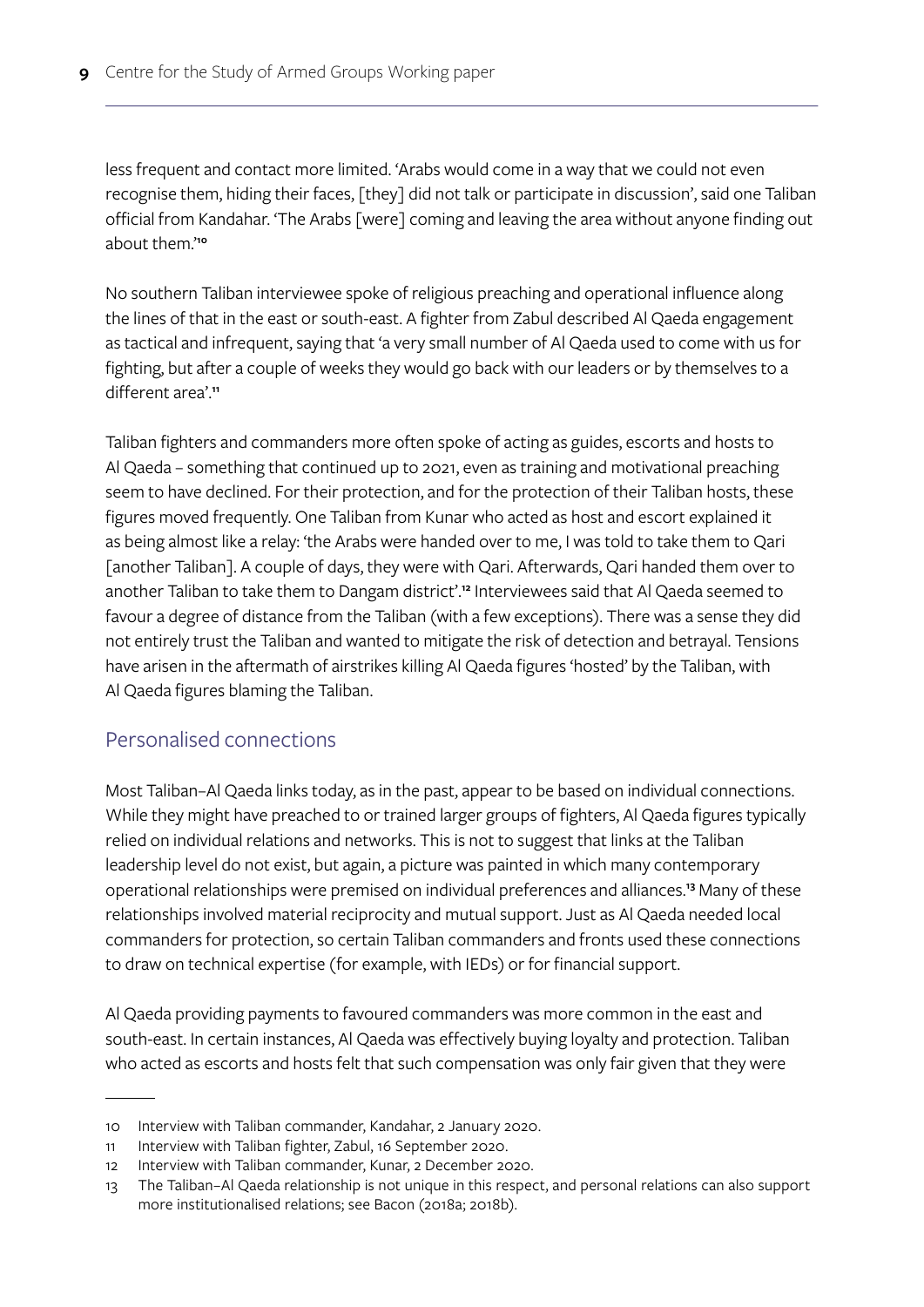providing assistance and putting themselves at risk in the process. In other instances, payments were seen more as donations, meant to express solidarity. Commanders in Paktika, for example, said that Al Qaeda figures gave them Pakistani rupees to buy material for their fighters.**14** Several older Taliban commanders noted that support was meagre in comparison to the patronage they enjoyed from Arab mujahedeen in the 1980s and 1990s. There was also a prevailing sense that Al Qaeda did not necessarily see financially supporting the Taliban as a key priority – particularly in light of their own relatively limited funds, and as the Taliban became better-resourced over time.**<sup>15</sup>**

These payments could, in theory, have created conflicting loyalties. But when asked if accepting money from outside the movement was permitted by the Taliban leadership, fighters and commanders insisted there was no such restriction – at least not concerning Al Qaeda. Instead, they felt encouraged to take advantage of (almost) any external support available. Emblematic of this attitude, one commander in Ghazni said, 'we welcome the support of anyone against the invasion of US forces in Afghanistan'.**16** In exchange, the Taliban effectively turned a blind eye to what these actors wanted to achieve through the use of their sanctuary in Afghanistan.

Finally, it is worth noting that, in several of the cases investigated, this favouritism gave the false impression that these Taliban commanders were somehow part of – or reporting to – Al Qaeda. In reality, there was a distinction between the two groups even where close cooperation and deep personal ties existed. More broadly, Taliban interviewees did not talk about 'membership' or 'integration', and there is little sense of Taliban 'working for' Al Qaeda (or vice versa). Additionally, there was no indication of Al Qaeda trying to recruit Taliban into their ranks, or of the 'merging' of Taliban and Al Qaeda units and fighting groups, as has been recently reported elsewhere (UN Analytical Support and Sanctions Monitoring Team, 2020).

#### Ideology and solidarity

Solidarity and shared ideology were also an important part of these relationships. There is a strong and enduring sense of Al Qaeda and the Taliban both being engaged in a defence of Islam. 'Arabs for years have been with us as mujahedeen. With us, they are fighting the infidels', one Zabul commander said. 'In this fight, there is nothing that can directly benefit them, but we all fight for the sake of Allah.'**<sup>17</sup>**

The Taliban also had an enduring respect for the old guard Al Qaeda as their former comrades in arms from the mujahedeen days. As one commander said, 'let me tell you of myself, when I see an

<sup>14</sup> Interview with Taliban commanders, Paktika, 3 March 2021.

<sup>15</sup> One caveat is that the Taliban's fundraising efforts (particularly via the Haqqani network and in the Middle East) are likely to have included some donations from actors somewhat affiliated with or sympathetic to Al Qaeda, but this is of course not the same as Al Qaeda directly providing funds to the Taliban.

<sup>16</sup> Interview with Taliban commander, Ghazni, 4 November 2020.

<sup>17</sup> Interview with Taliban commander, Zabul, 21 September 2020.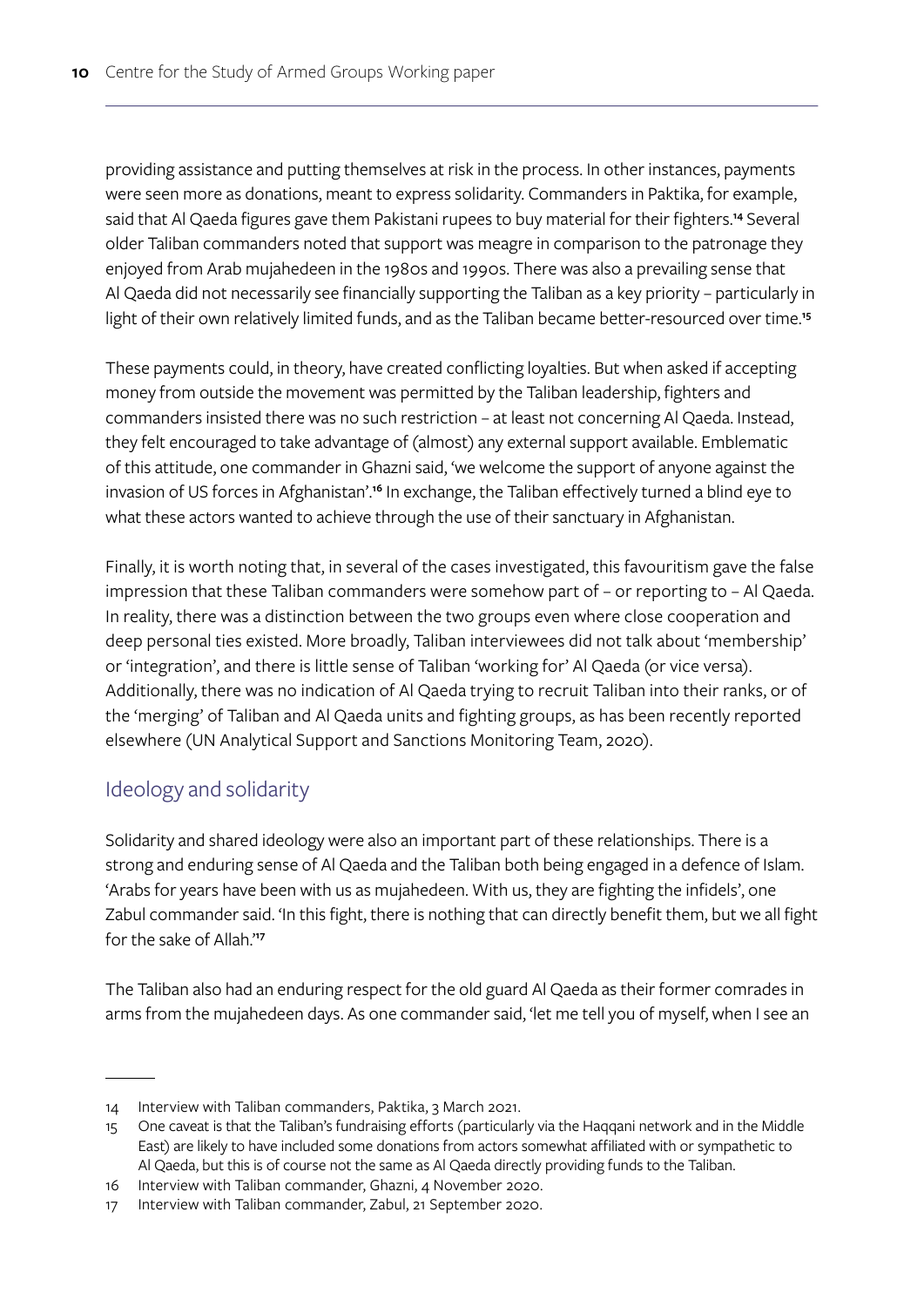Arab, I will do whatever to protect him'.**18** This extended to how they were viewed: not as Al Qaeda but as fellow mujahedeen. As one Helmandi commander said, 'locals and Taliban both see them as mujahid or foreign mujahed, they do not call them Al Qaeda'.**<sup>19</sup>**

There was a resulting sense among many interviewees that the Taliban owed Al Qaeda loyalty and a degree of protection. When asked if the Taliban would take action against Al Qaeda in the future, one commander seemed sceptical, saying '[Al Qaeda] will say that "I fought alongside your people for the last 20 years, we [Al Qaeda] helped you to stand on your feet, now you will be disarmed and hand me over to the non-Muslims?".'**20** Detailing a dispute between Taliban and Al Qaeda members in northern Helmand, another commander described an Al Qaeda as saying 'you look down at us, but we fought the last 20 years in a very difficult situation'.**<sup>21</sup>**

Al Qaeda's role in the 9/11 attacks was curiously absent from most Taliban narratives. Part of this seemed to arise from the fact that Taliban commanders and fighters saw the relationship in terms of individuals – specific Arab 'mujahedeen' they knew or encountered – rather than 'Al Qaeda' as an organised entity. This allowed them to more easily disassociate the people they knew from 9/11 and the US invasion that cost the Taliban its government. When asked about this, a commander in Helmand said 'there is no talk of who caused the invasion but everything is about Muslim vs non-Muslim'.**22** The Taliban justified their fight by positioning themselves as protecting Islam against occupying 'infidel' forces and an un-Islamic 'puppet' government. 'There are two things: infidels and Muslims', another former Taliban fighter said, and 'the infidels wanted to occupy our country'.**<sup>23</sup>**

Alongside this, the Taliban leadership has more widely minimised Al Qaeda's role in the 9/11 attacks.**24** Taliban spokesman Suhail Shaheen raised eyebrows in August 2019 when he implied that Al Qaeda may not have been behind the 9/11 attacks. 'That was not known, still it is not known who was behind that', he told CBS News (Tyab, 2019). Shortly after the Taliban took power in August 2021, spokesman Zabiullah Mujahed said that, although there was 'no proof' Osama bin Laden was involved in 9/11, 'we have given promises that Afghan soil won't be used against anyone' (Pannett, 2021). These remarks show little change from the Taliban government's stance immediately after 9/11: they would only hand over bin Laden for a trial in a third country if given 'proof' of his guilt (Irish Times, 2001; Mashal, 2011).

This rather politically convenient narrative of doubt persists within elements of the Taliban. Taken to its logical conclusion, it suggests that the Taliban are disingenuous in pledging to prevent Al Qaeda or other groups from attacking the West. If they do not believe that Al Qaeda was

<sup>18</sup> Interview with Taliban fighter, Helmand Province, 2 April 2021.

<sup>19</sup> Interview with Taliban commander, Helmand, 27 January 2021.

<sup>20</sup> Interview with Taliban commander, Zabul province, 17 February 2021.

<sup>21</sup> Interview with Taliban commander, Helmand, 17 January 2021.

<sup>22</sup> Interview with Taliban commander, Helmand, 17 January 2021.

<sup>23</sup> Interview with Taliban former fighter, Helmand, 24 January 2021.

<sup>24</sup> This is despite the fact that bin Laden claimed credit for the attacks in a 2004 video (see CBC News, 2004).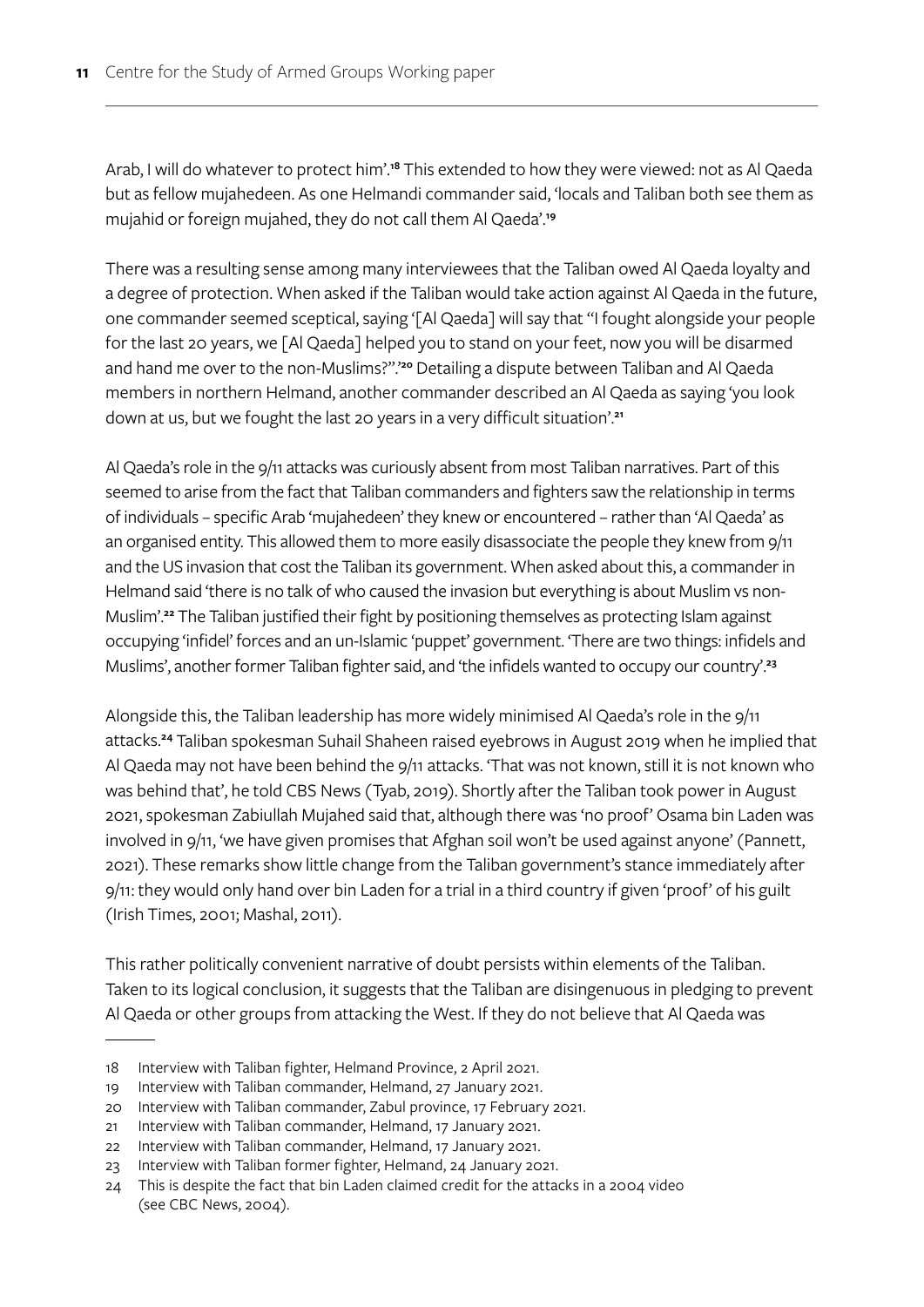<span id="page-17-0"></span>behind 9/11, then they are unlikely to take serious action against them. But things are not quite so black and white. There are internal inconsistencies and contradictions in the Taliban's narratives around 9/11 and Al Qaeda. There is also no overarching internal consensus.

In interviews, Taliban views on Al Qaeda and 9/11 varied and were not always logically consistent. Indeed, there was scepticism about Al Qaeda's role in 9/11, but disassociation was more common. Unless prompted, few people even talked about 9/11 or connected it to US involvement in the war. Some, however, were more willing to speak frankly about the past costs of Al Qaeda's presence in Afghanistan. 'Look, the Afghans paid a heavy price, they [Afghans] killed their own family members, for being spies over the Arab mujahedeen,' said one commander from Kunar. 'The Afghan mujahedeen and their families got completely wiped out because of these Arabs.'**<sup>25</sup>** Even so, this individual was confident that the Taliban – once they returned to power – would be able to control foreign fighters.

### Taliban perspectives on Al Qaeda today

In order to secure a political guarantee for US military withdrawal, the Taliban had to pledge to prevent Afghanistan from being used to attack the West. From their perspective, this tenuous commitment was probably the best assurance they felt they could give to the US and the international community. They know that failing to fulfil this commitment will have severe consequences for the government they wish to establish. But at the same time, they could not risk being seen to act against Al Qaeda. In effect, the Taliban have sought to manage the expectations and demands of both the US and Al Qaeda – despite the fact that these expectations and demands are in direct contradiction with one another.

The Taliban leadership, in particular the political leadership that has been representing the group in negotiations, has long believed they would be able to handle any issues posed by Al Qaeda once they 'won' the war. Further, they believe they will be able to effectively act against Al Qaeda – if they get in the way of Taliban objectives, or otherwise present a challenge to their legitimacy and control. But this assumption only holds if the Taliban are able to convince their rank and file that taking action against Al Qaeda is warranted. In their view, the key challenge has been, and will continue to be, to ensure that their decisions do not cause dissent within the movement.

The trouble is the diverse array of opinions and perspectives on Al Qaeda within the Taliban. *Mahaz* (fighting unit) commanders, those leading large segments or holding important positions within the military hierarchy, arguably present the largest potential internal hurdle. Key *mahaz* commanders, the political commission and the *rahbari shura* (leadership council), are divided on

<sup>25</sup> Interview with Taliban commander, Kunar, 2 September 2020.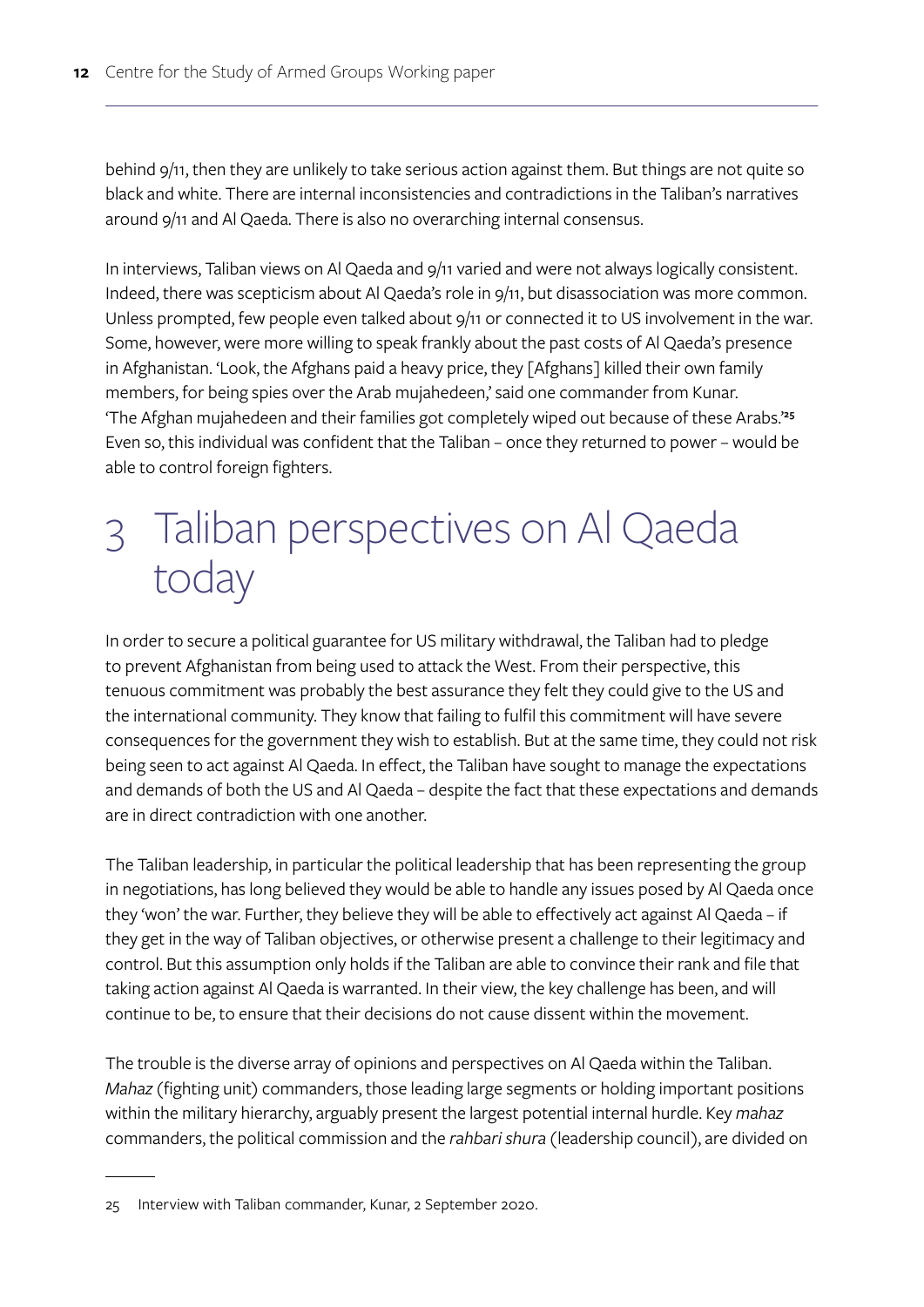the issue. Many favour cooperation with the international community, including on the issue of Al Qaeda. They would not support the idea of evicting Al Qaeda from Afghanistan, but do not have a strong desire to see the group stay. They agree that Al Qaeda should not and cannot operate the way it did during the 1990s.

Alongside that, however, many commanders doubt whether Al Qaeda presents a real threat to the West. Instead, they believe that the US has used Al Qaeda as an excuse to continue to target Muslims. The narrative among the Taliban, especially among ground commanders and fighters, has been that the US is after Al Qaeda because they are Muslims. Additionally, the rank and file do not understand the cost of the Taliban's retaining relations with these groups. Nevertheless, most upper- and mid-level military commanders are likely to obey whatever the *mahaz* and political leadership decide. And at present, the consensus among the Taliban leadership appears to be that Al Qaeda will not operate against the West from Afghanistan.

To a certain extent, the Taliban leadership has already made its position clear through the signing, with the US, of the Agreement for Bringing Peace to Afghanistan on 29 February 2020 (known as the Doha agreement). The text of the Doha agreement reflects this delicate balancing act. It requires the Taliban to take active measures to 'prevent any group or individual, including al-Qa'ida, from using the soil of Afghanistan to threaten the security of the United States and its allies' (the full text of their commitments is reproduced in Appendix 1). This agreement signalled to many of those interviewed that the Taliban will no longer allow Al Qaeda the sort of freedom it once enjoyed. In their view, it conveyed the sense that the Taliban consider Al Qaeda to be more of a liability than an asset.

On the other hand, the vague nature of the commitment allowed the Taliban just enough leeway to balance expectations from both the US and Al Qaeda. The Taliban leadership has not publicly 'renounced' its links to Al Qaeda, and the Taliban reportedly refused to accept the word 'terrorist' in reference to Al Qaeda in the text of the agreement (Mashal, 2020). Further, the Doha agreement does not compel them to take any immediate, specific action, and it is unclear what verification mechanisms are in place to ensure Taliban compliance. And the Taliban do not appear to have taken any significant action against Al Qaeda or other foreign groups since signing the agreement.

The Taliban have since taken some action to manage US expectations, while also providing enough reassurance to Al Qaeda to keep them onside. The Taliban are betting that they can get away with fairly minimal action, apparently because they do not believe that the international community can or will do much about it at this point. And with regard to Al Qaeda, the Taliban have drawn them closer in order to effectively buy their approval for the US–Taliban deal. It has calculated that Al Qaeda, reliant on Taliban protection, would be unlikely to cause problems.

This seems to have worked so far. In 2020, the US government publicly said that it was satisfied with the Taliban's progress to date, although it would like to see more (US House Committee on Oversight and Reform, 2020; De Luce and Williams, 2020; International Crisis Group, 2020).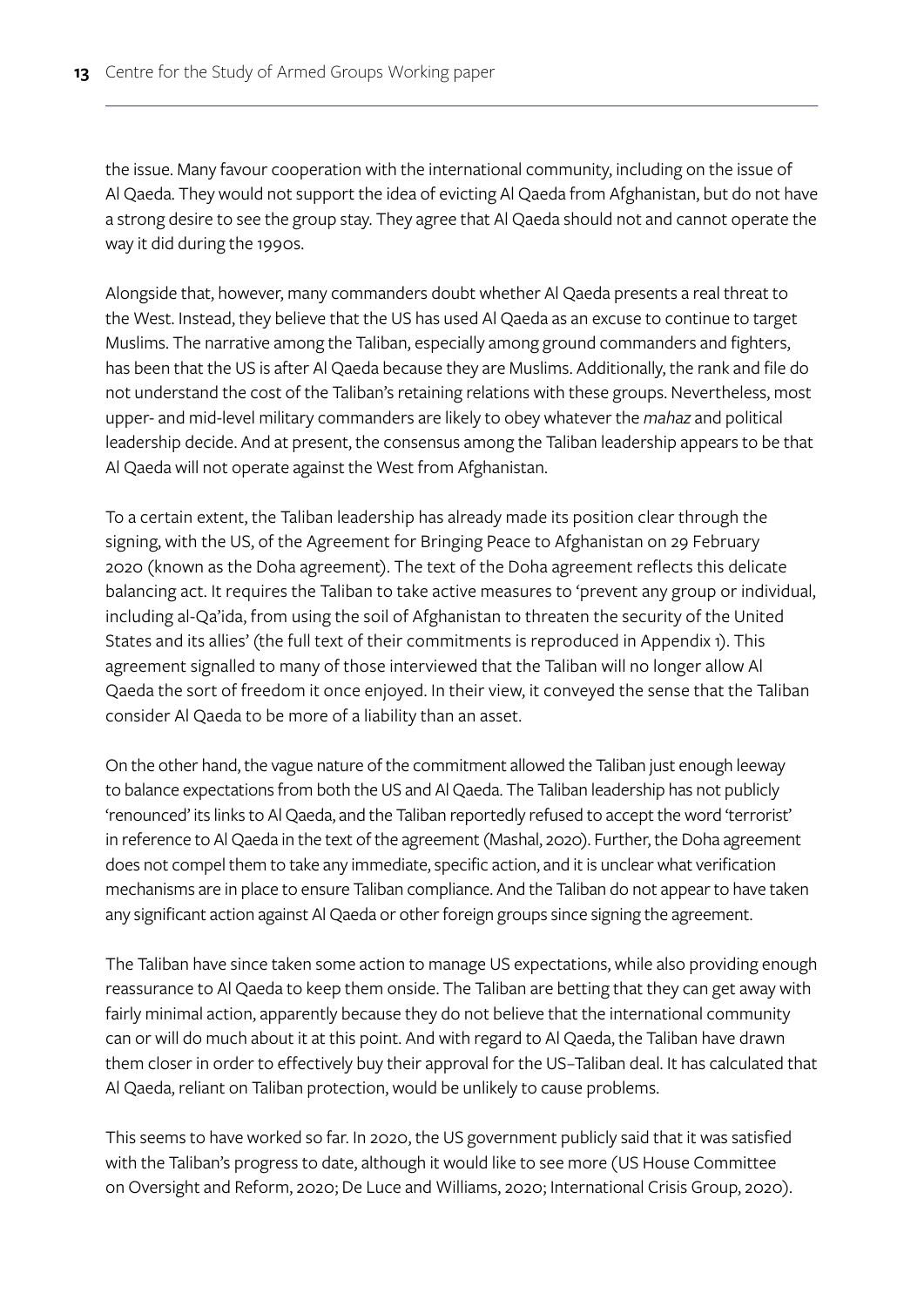<span id="page-19-0"></span>In reality, and regardless of the facts on the ground, the US needs there to be a narrative of Taliban progress on counterterror commitments to justify the withdrawal of US forces and any continuing relationship with the Taliban now that they are in power in the country. The Doha agreement outlined a vague Taliban counterterror commitment, and both sides have so far been invested in maintaining an appearance of the Taliban adhering to that commitment.

The Taliban's strategy is not without significant risks. Drawing Al Qaeda closer prior to the US withdrawal, seemingly to ensure their cooperation, appeared to many outside observers as a sign of their disingenuousness towards the US. It is not clear what, if anything more, the Taliban are prepared or likely to do, either independently or under pressure from the international community. And, technically, the Doha agreement does not compel them to take any specific action.

In reality, the Taliban leadership has long believed they will be able to handle Al Qaeda – or any problems their presence presents – after they 'win' the war. Interviews with Taliban fighters and commanders on the ground painted a more complex picture of the challenges they will face now that they are in government.

#### **3.1 Dealing with Al Qaeda**

The Taliban have claimed to be tightening their surveillance and monitoring of Al Qaeda and other foreign militant groups (albeit without taking any direct action to curtail their activities). Accounts from the ground show that they have tried to do this to some extent, but it is a mixed and messy picture. Nevertheless, there are indications that the Taliban's laissez-faire attitude towards their commanders' relations with Al Qaeda and other foreign groups is ending.

The Taliban claim to have sent two letters to their field commanders regarding the counterterror commitments in the Doha agreement (Suhail Shaheen, quoted in Paton Walsh and Perez, 2021). The first letter surfaced on social media in September 2020, detailing the 'rules' for groups sheltering in Afghanistan (see Appendix 2). Among these rules was the condition that they refrain from using Afghan territory to plan or execute attacks against other countries. A second, shorter document surfaced in February 2021 (see Appendix 3), directing that no one is allowed to arbitrarily shelter or cooperate with foreigners, and that such actions will result in dismissal (Khaama Press, 2021).

The Taliban's intelligence wing does appear to be keeping increasingly close tabs on foreign fighters, in line with the directives above. 'Whenever foreigners come to Musa Qala,' according to one commander in Helmand, 'Istikhbarato [intelligence] Mawlawi Saib talk to them.'**26** At the district level, interviewees said that the Taliban intelligence officials – more so than individual fighters and commanders – now acted as focal points for Al Qaeda, providing them with security, helping them find accommodation, escorting them in their travels and so on.

<sup>26</sup> Interview with Taliban commander, Helmand, 26 January 2021.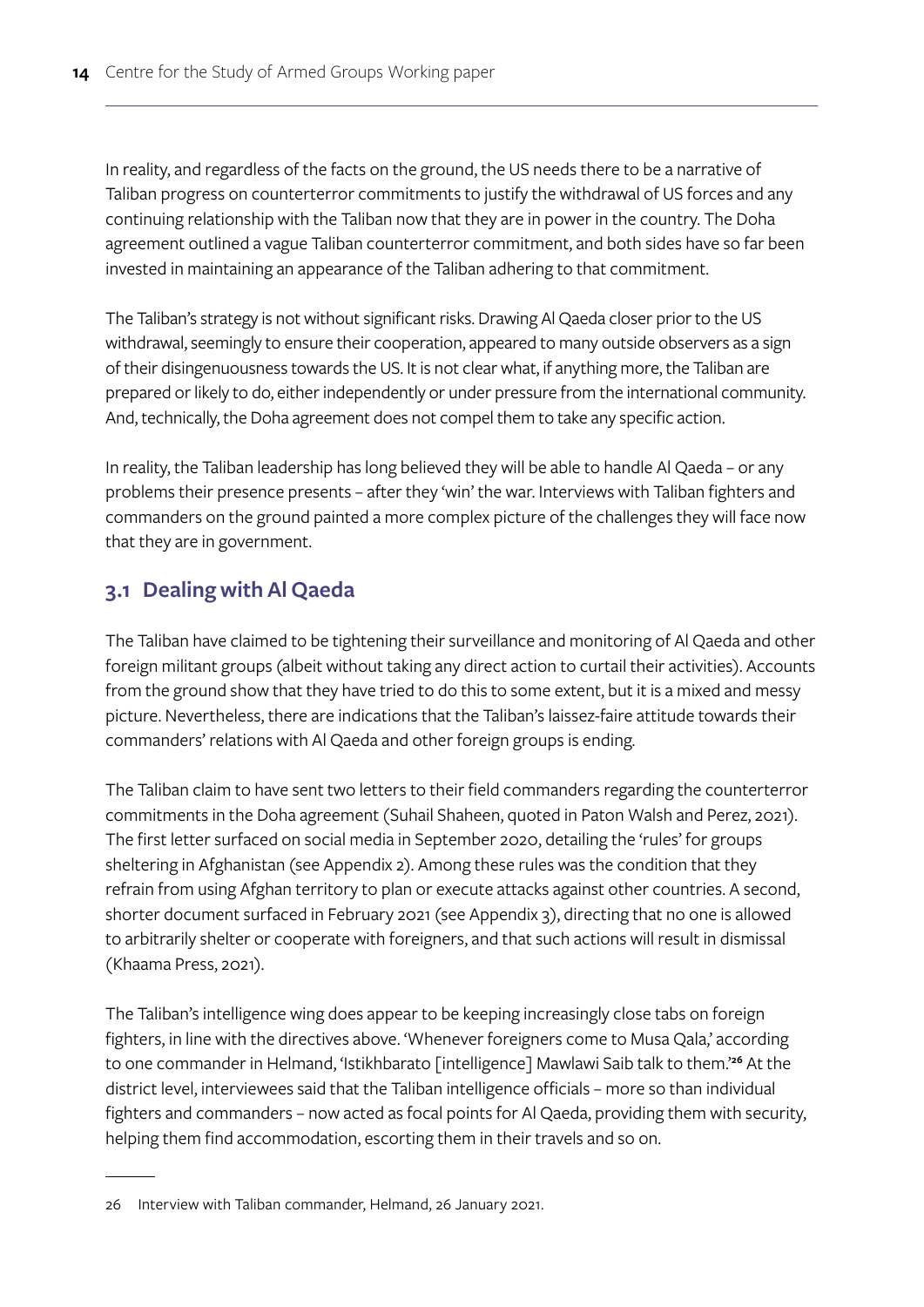<span id="page-20-0"></span>Several motives drove this more 'organised' approach to foreign fighters. Interviewees talked about these foreigners being guests for whom the Taliban feel responsible. They referenced disputes and recriminations after airstrikes, where Al Qaeda accused individuals on the Taliban side of selling them out to US forces. Now, they argued, they would be better able to protect these 'guests'. This explanation strained credulity. A more likely scenario is that the Taliban wanted to keep an eye on foreigners' activities to ensure that they do not jeopardise the Taliban's progress and political prospects.

While the Taliban leadership has clearly empowered its intelligence wing to take responsibility for foreign fighters, it is not clear what instructions have been transmitted to commanders and fighters on the ground. Some commanders reported receiving instructions to conceal their relations with, and the activities of, foreign fighters, to protect themselves from external criticism as well as to protect these foreign fighters from detection. One commander in Helmand said:

Until now, we have not received any instructions about what and what not to do about Al Qaeda and others from our leaders. There are some foreigners, we do not know whether they are Al Qaeda fighters or others. They live their life in accordance with the rules and regulations of the Taliban. So far we did not have any problem with them.**<sup>27</sup>**

Similarly, some said they had not received any directives to monitor specific individuals or groups. According to one commander, 'with us, nothing has been shared from the leadership'.**<sup>28</sup>**

Despite the uneven nature of these actions, it does appear that the Taliban have sought to institutionalise and depersonalise these relationships at the local level. This also aligns with larger efforts the Taliban have made to tighten command and control, and gradually institutionalise and bureaucratise governance to ensure obedience from the rank and file (Jackson and Amiri, 2019). Thus, it makes sense that they would seek to extend this control to non-Taliban fighters operating in their areas. Finally, these actions might have been also partly performative, aimed at reassuring the US that the Taliban have the ability to monitor Al Qaeda, even if the Taliban were not currently taking any clear action against them.

#### **3.2 No good options**

From the Taliban's perspective, they likely felt this approach was the best they could do under the circumstances. Unsurprisingly, the idea of handing over foreign fighters to the US or its allies was out of the question. A commander in Helmand said, 'in all of Afghanistan, I do not see one person who can dare to hand over a hand-tied Arab [Al Qaeda] to Americans or others'.**29** Another Helmandi commander bluntly said, 'it is impossible for Taliban to hand over any foreign fighter

<sup>27</sup> Interview with Taliban commander, Helmand, 21 January 2021.

<sup>28</sup> Interview with Taliban commander, Helmand, 2 April 2021.

<sup>29</sup> Interview with Taliban commander, Helmand, 26 January 2021.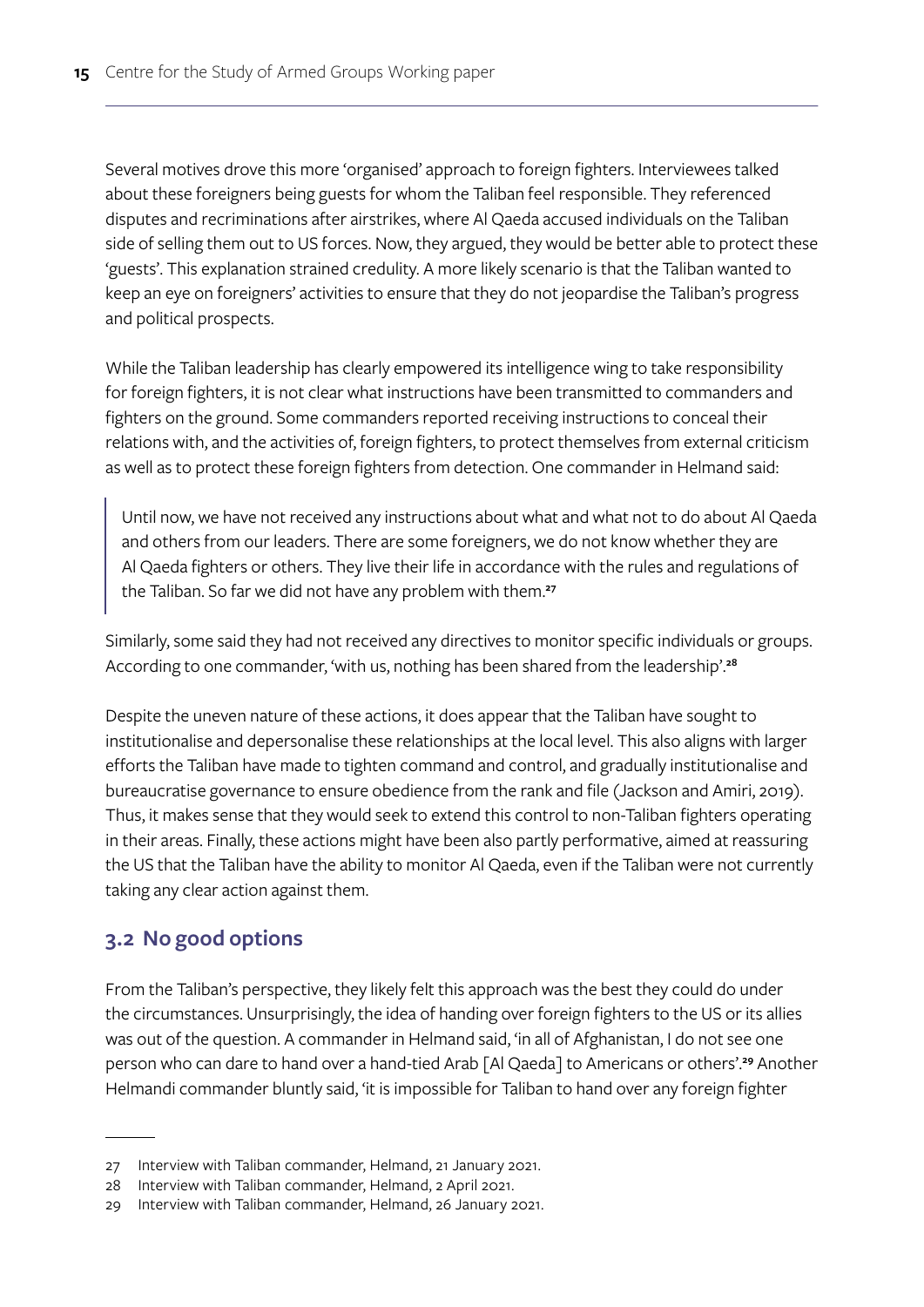to the US and other countries'.**30** Taliban fighters and commanders also stressed that Al Qaeda had given them no reason to act against them. Al Qaeda has been deferential to the Taliban in its public statements, and there was no sense of Al Qaeda defying the Taliban (at least not in the way Osama bin Laden did, repeatedly, before 9/11).**31** As one commander said, 'no one can talk about [kicking out Al Qaeda] because they did not do anything that Taliban can pinpoint as reasons in the last 20 years'.**<sup>32</sup>**

If the Taliban were to expel or otherwise crack down too harshly on Al Qaeda or other foreign fighters, they would be effectively acting against fellow Muslims at the request of the very forces they have been fighting for the past 20 years. There is a fear that such action would spur dissent in the Taliban ranks and create legitimacy problems on a wider scale. Indeed, negotiations with the US over the Taliban's counterterror commitments partly hinged on the Taliban not wanting to be seen as siding with the US and against Al Qaeda (Nelson, 2019). This helps explain the Taliban's insistence on the neutral wording of these commitments and references to Al Qaeda in the Doha agreement.

Yet the issue is more complicated than that. Even if the Taliban had agreed to 'break ties' with Al Qaeda, it is not clear what specific action this would have entailed. Much of the language the US has used in the past to describe what they would like the Taliban to do ('breaking ties' being the prime example) does not denote a specific action or series of actions, making it difficult to know what would satisfy their requirements. Part of the problem is that almost any course of action would create new risks and challenges. If the Taliban were to expel these individuals, some argue that they would probably regroup elsewhere or disperse. If the Taliban were to hand these individuals over to the US or a third party, the US or that third party would then be in the unenviable position of having to figure out what to do with them. 'The painful lesson of Guantanamo is that putting these guys on trial isn't exactly a viable solution,' one US security official remarked. 'Nobody wants these guys back and so once you've got them, you'll be stuck with them for a long while.'**<sup>33</sup>**

Instead of requiring them to take specific action, the Doha agreement puts the onus on the Taliban to figure out how to deal with the problem. While seemingly confident they can keep the situation under control, it appears that they have tried to keep Al Qaeda onside while tightening their surveillance of them. So far, this seems to have worked to the Taliban's advantage. Al Qaeda – in public, at least – has shown nothing but loyalty to the Taliban and support for the US–Taliban deal. A statement attributed to Ayman al-Zawahiri, the *current* leader of Al Qaeda, warmly welcomed the US–Taliban deal. The statement urged the Taliban to abide by the terms, calling on all Islamic scholars, wealthy donors and others, to support the Taliban.

<sup>30</sup> Interview with Taliban commander, Helmand, 27 January 2021.

<sup>31</sup> According to multiple accounts, there were significant tensions over bin Laden refusing to listen to the Taliban, or breaking promises to stop talking to the media, and the Taliban feeling they were suffering internationally as a result (Gutman, 2013; Strick van Linschoten and Kuehn, 2014).

<sup>32</sup> Interview with Taliban commander, Helmand, 2 April 2021.

<sup>33</sup> Interview with US security official, 9 June 2021.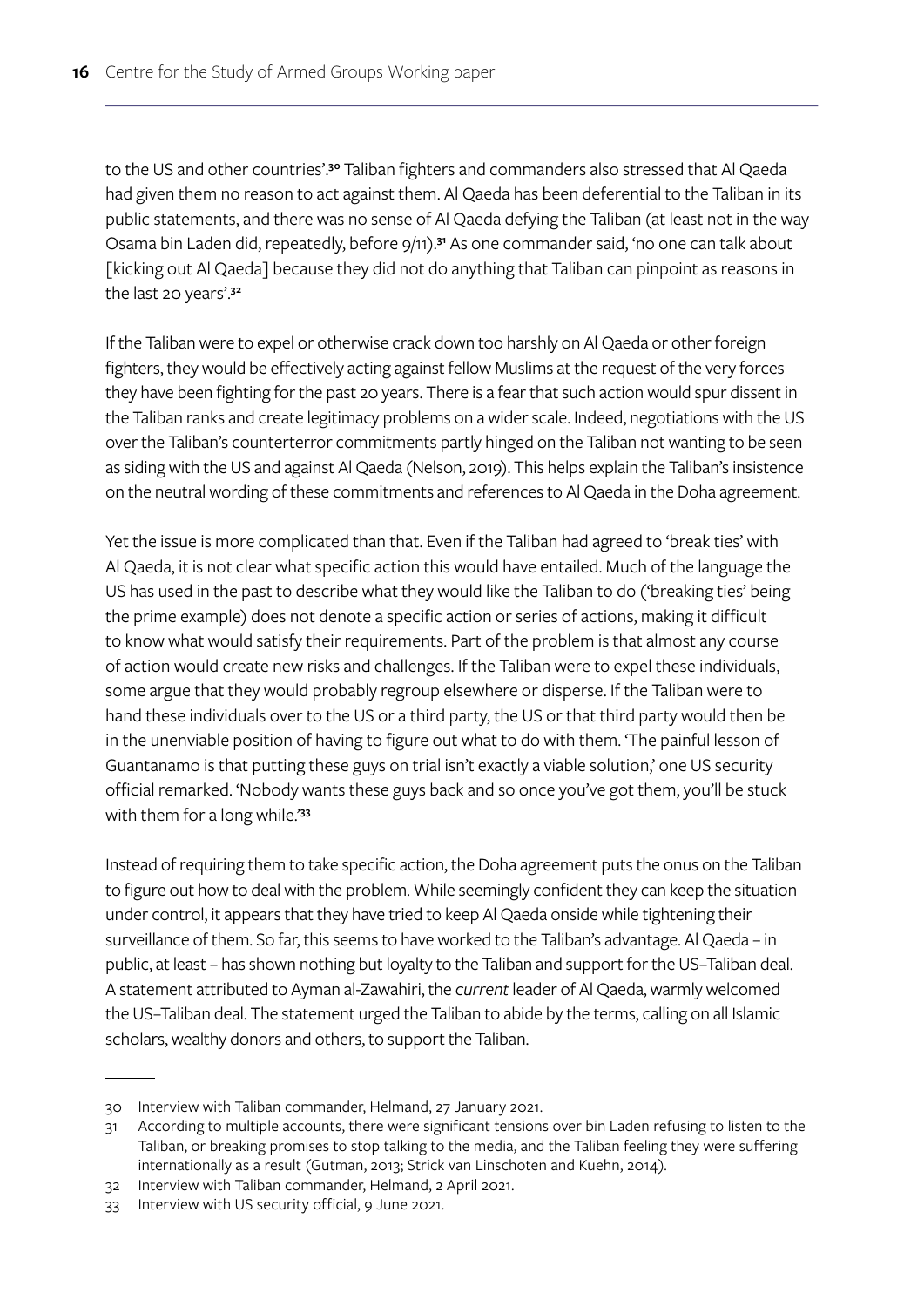Al Qaeda's stance is broadly unsurprising. To publicly criticise the Taliban – upon whom Al Qaeda partly relies for sanctuary – would have been deeply risky and ultimately counterproductive. But there is a lurking contradiction: while the US–Taliban deal is generally praised by a range of Al Qaeda figures, affiliates and associated Islamic scholars, there is a sense that the Taliban *acting against* Al Qaeda would be highly controversial among these audiences (Bunzel, 2020).

The Taliban have, however, encountered resistance from other quarters. The TTP publicly rejected the rules outlined in the Islamic Emirate of Afghanistan (IEA) September 2020 Decree (Appendix 2). They argued that its aims (resistance against the Pakistan government) and Al Qaeda's objective (global jihad) were different, implying the TTP should be exempt from such strictures. But in a lengthy public statement, the TTP spokesman outlined the bigger problem for the Taliban:

If Afghan Taliban try to eliminate or silence other groups by force, their own reputation could be negatively affected, especially in jihadi circles. The situation would turn into a stalemate, in which case Afghanistan will witness a new war.**<sup>34</sup>**

If a similar public dispute were to happen with Al Qaeda, the consequences would probably be far more harmful to the Taliban's morale and its credibility with certain audiences. Al Qaeda's value to the Taliban as an insurgency has been partly about the legitimacy it bestows. Al Qaeda's approval and support is a signal that the Taliban's actions are just and Islamic. The Taliban leadership has been criticised by some hardline commanders for signing the US–Taliban deal, but continued Al Qaeda presence and endorsement helped the Taliban create a buffer against dissent. In this light, reports that the Taliban leadership consulted Al Qaeda figures on the Doha agreement before signing it look less suspicious and more like realpolitik (UN Analytical Support and Sanctions Monitoring Team, 2020).

The Taliban, however, do not want Al Qaeda to stay indefinitely. Some would be glad to see them gone – if a dignified way for them to leave could be found. As one commander explained, 'the leadership [Taliban] want Al Qaeda to leave the country but will not push them out'.**35** This echoes pre-9/11 Taliban narratives, in which they felt they could neither expel bin Laden nor find a way of getting him to leave voluntarily.

Members of the Taliban leadership have privately described these individuals as 'refugees' who pose no threat but cannot return to their home countries.**36** Similarly, one former aide to bin Laden explained that 'to live in Afghanistan is a compulsion for some Arab Mujahidin as they faced threats in their respective countries … the people shelter them here because they consider them former Mujahidin and guests' (Khan, 2020).

<sup>34</sup> Via Zelin (2020).

<sup>35</sup> Interview with Taliban commander, Ghazni, 27 December 2020.

<sup>36</sup> Interview with a western diplomat, 26 April 2021.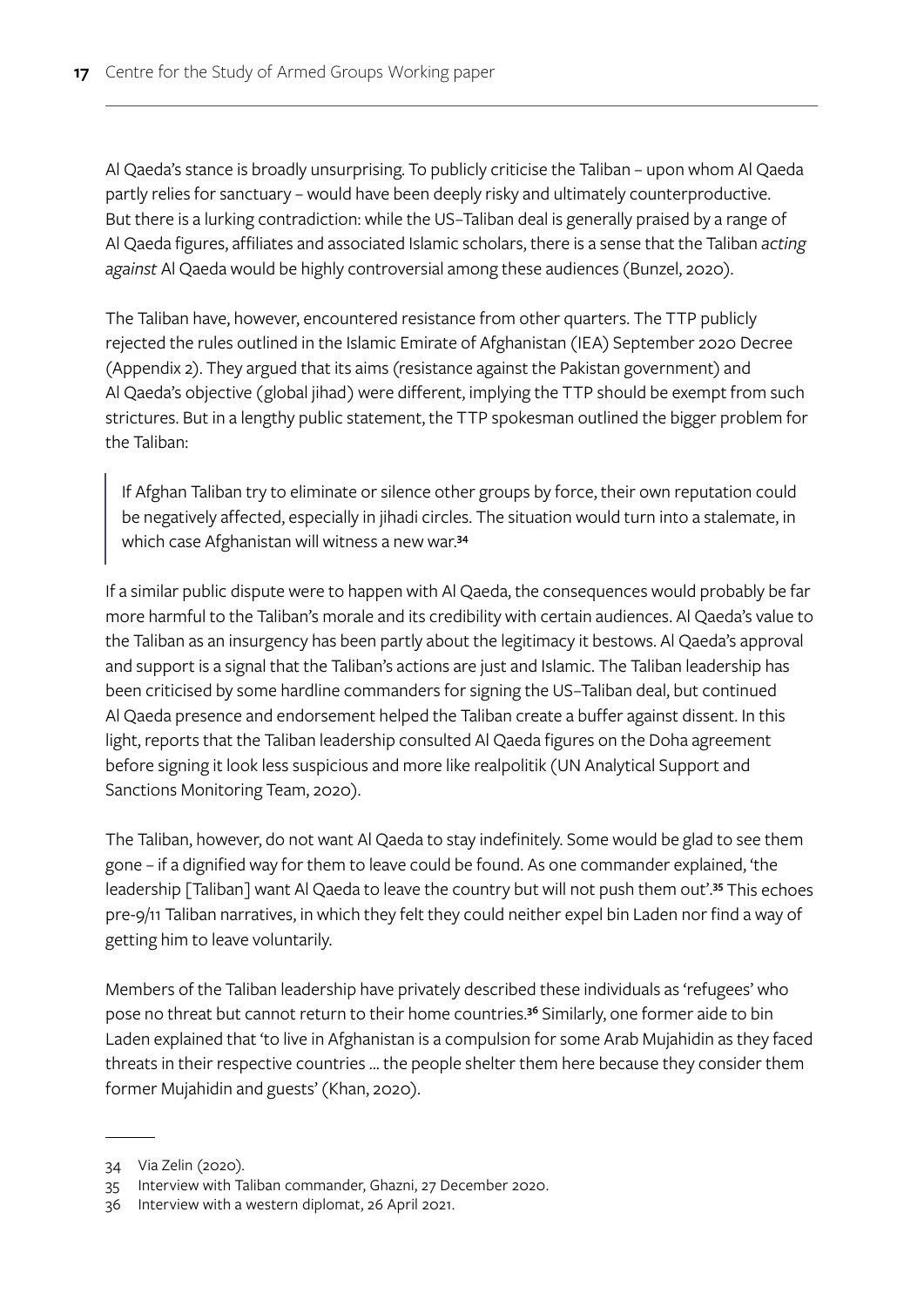<span id="page-23-0"></span>Classing these individuals as refugees is, perhaps obviously, a non-starter with much of the international community. They might agree to repatriate those whose home countries would imprison them upon arrival, but this would be unacceptable to both the individuals in question and the Taliban. Unless other options present themselves, these individuals are likely to remain in Afghanistan indefinitely.

#### **3.3 Challenges and dilemmas**

None of those interviewed felt Al Qaeda would challenge the Taliban or present a real threat to the US or the international community. Al Qaeda has suffered serious losses through airstrikes over the years, and interviewees said their numbers and activities inside Afghanistan had significantly diminished in recent years. The presence of Al Qaeda was not even discussed much among those interviewed, at least not until the signing of the Doha agreement.

Many analysts and Western officials agree that Al Qaeda in Afghanistan is a shadow of what it was before 9/11, when it had a significant presence, unfettered movement and multiple training camps in the country (Byman, 2021; Jakes et al., 2021). The more uncertain aspect is whether, when and under what conditions Al Qaeda or other associated networks and groups, such as AQIS, might be able to gather enough strength to launch attacks against the US and others (particularly US allies in the region, such as India).

The Taliban seems unmoved by such concerns. The real problem Al Qaeda presents for the Taliban is the political problem induced by its continued presence. Many felt that the US was using Al Qaeda as an excuse to stay in Afghanistan. Indeed, the Taliban have publicly accused 'anti-peace elements who seek the continuation of war' of generating false intelligence that exaggerates the threat (Al Emarah, 2017; 2020a; 2020b). A New York Times opinion piece by Sirajuddin Haqqani criticised such 'inflated' concerns, saying that 'reports about foreign groups in Afghanistan are politically motivated exaggerations by the warmongering players on all sides of the war'. The piece promised that the Taliban 'will take all measures in partnership with other Afghans to make sure the new Afghanistan is a bastion of stability and that nobody feels threatened on our soil' (Haqqani, 2020). The Taliban have separately claimed that there are no foreign fighters left in Afghanistan, or at least none that pose much of a threat to the West (Al Emarah, 2020a; 2020b; 2021a; 2021b; Marty, 2010). For the Taliban, the only problem Al Qaeda's presence created was that it gave the US a justification to prolong its presence.

Given the relatively small number of Al Qaeda figures in Afghanistan , the Taliban feel they have a handle on the situation. Typical of this attitude, a commander from Kunar insisted that 'if there is an agreement, and Al Qaeda and others break that agreement, then Taliban will take actions in the light of sharia, fighting them, arresting them'.**37** Interviewees emphasised that the Taliban have

<sup>37</sup> Interview with Taliban commander, Kunar, 7 October 2020.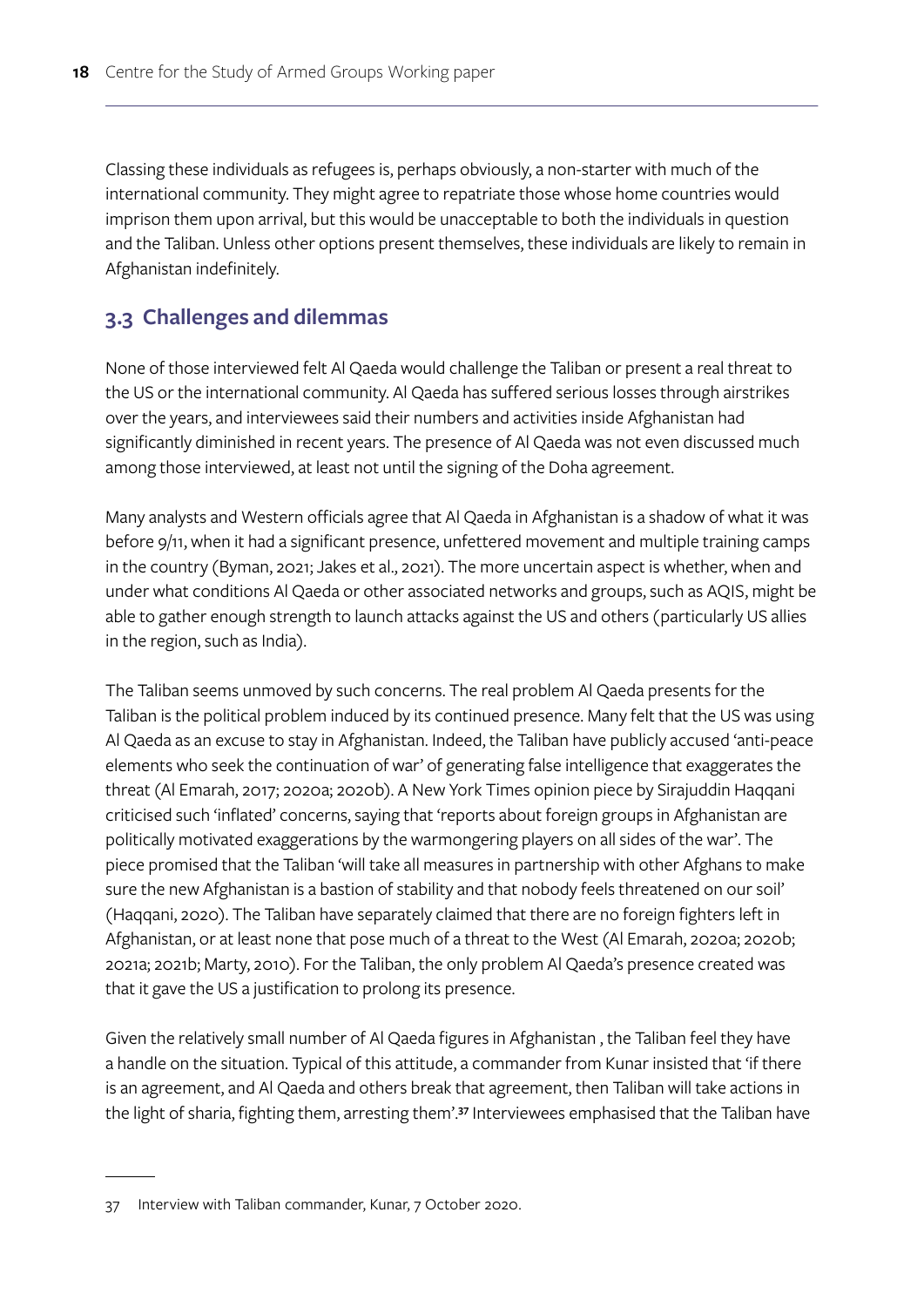greater power over Al Qaeda than they did in the 1990s. Interviewees portrayed a situation in which, before 9/11, Al Qaeda had all but unfettered movement in Afghanistan.**38** After 9/11, however, they needed Taliban protection and could not necessarily move safely without Taliban assistance.

Taliban fighters and commanders insisted that, once the Taliban resumed control of the country, very little would happen on Afghan soil without the Taliban's consent. So much so that their level of assurance at times beggared belief. 'Whoever lives under the rules of the regime, they can be Chechens, Arabs, Al Qaeda and others,' said a commander from Khost. 'Whoever doesn't live by the rules of the regime will be kicked out of the country within a day or two.'**39** Another felt that 'their presence is one thing that will be okay, but they will not be used against other countries… The Taliban will not allow them to attack other countries from Taliban-controlled areas.**<sup>40</sup>**

Even if it was unclear exactly what (if anything) the Taliban intend to do differently now that they are in power, there was overriding confidence that Al Qaeda could be brought to heel. A larger question is what would happen if the US provided the Taliban with evidence that Al Qaeda had orchestrated, or was planning, an attack – would the Taliban believe it? This, of course, strays into the realm of hypotheticals. But the narratives and beliefs that this working paper has explored raise genuine questions around whether the Taliban would ever be convinced in this regard.

When asked if Taliban commanders and fighters would listen to their leadership regarding any decisions on this issue, many responses were decisively blunt: 'success in the IEA is because of commanders and fighters listening to their leaders – unlike the Government in Kabul'.**41** This consensus, however, appeared to derive from the belief that the leadership was unlikely to take drastic action. 'We will listen and obey any decision made by the leadership,' a commander from Kunar said. 'But we know that our leaders, who make decisions with the help of *ulema* [religious leaders], will take into account the sacrifices and effort when making any decision. We know that they will make a decision in the light of sharia.'**42** In other words, the *ulema* are likely to remind the Taliban of Al Qaeda's support and insist that their sacrifices should not be ignored. As detailed in the preceding chapter, Al Qaeda figures have cultivated close links with religious scholars, supported their brand of Islamic education, and increased the Taliban's legitimacy in jihadist circles – which many among the *ulema* and even some in the higher ranks of the Taliban leadership have valued.

<sup>38</sup> In point of fact, the Taliban did attempt to impose restrictions on Al Qaeda, and specifically bin Laden, in the 1990s (see Rashid, 2001; Strick van Linschoten and Kuehn, 2014). However, this was largely absent from interviewee accounts.

<sup>39</sup> Interview with Taliban commander, Khost, 18 November 2020.

<sup>40</sup> Interview with Taliban commander, Kunar, 7 October 2020.

<sup>41</sup> Interview with Taliban commander, Kunar, 14 November 2020.

<sup>42</sup> Interview with Taliban commander, Kunar, 2 September 2020.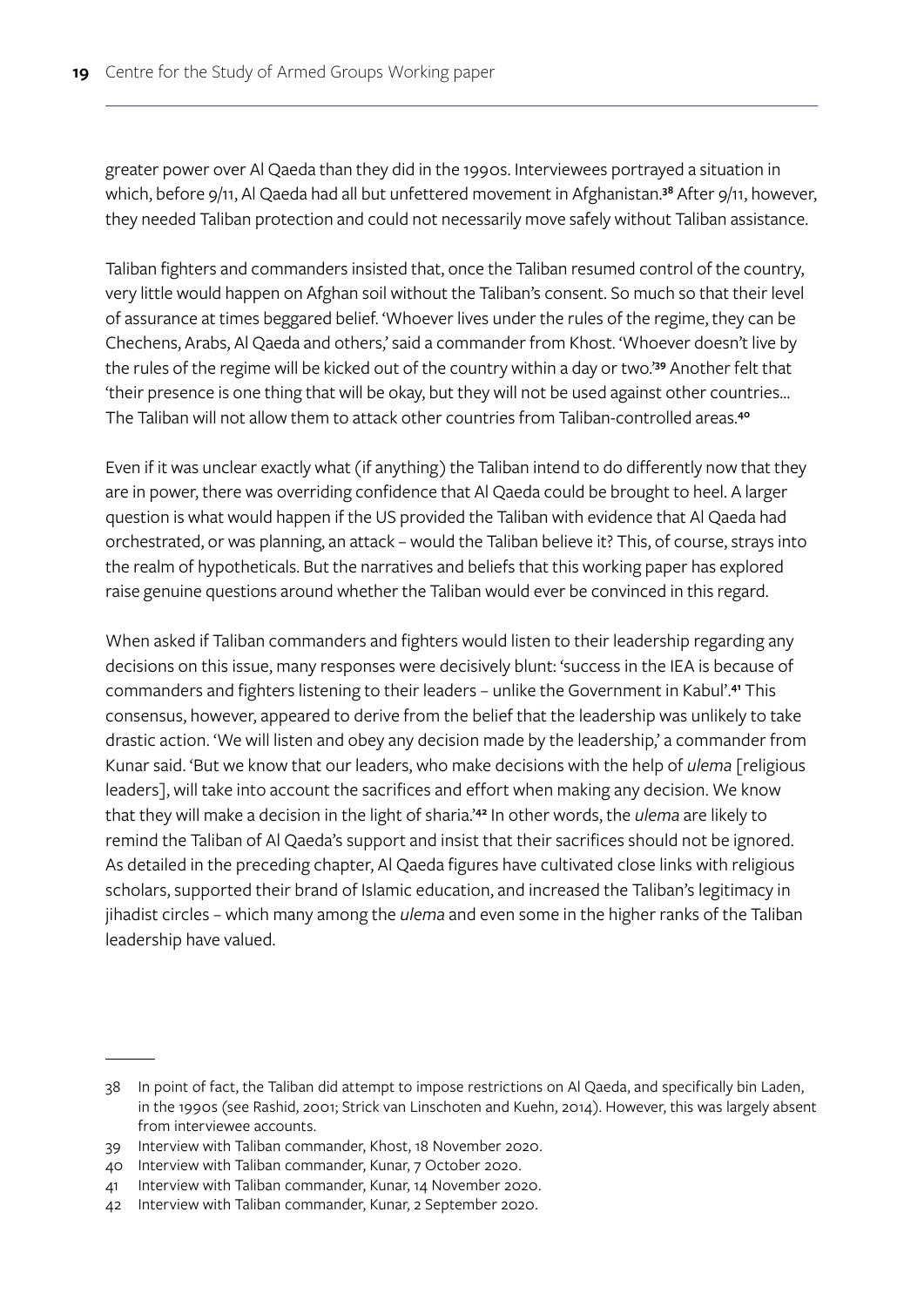<span id="page-25-0"></span>Still others were more pragmatic. 'I myself do not think that IEA will allow anything,' said a Taliban commander in Kunar, speaking prior to the Taliban take over in August 2021. 'These Arabs know how much we paid the price. Now that we are on the verge of winning this, I do not think there will be any more problems.'**<sup>43</sup>**

### 4 Conclusions

The most benevolent interpretation of these views is that the Taliban are overconfident in their belief that they will be able to control Al Qaeda and other militant groups. They have long assumed that they would gain control of the country after the withdrawal of foreign forces – and that once they are in power, nothing will happen without their knowledge and consent.

Before taking power, the Taliban employed a gradual approach of monitoring and increasing control over these entities. The logic here was that cracking down on Al Qaeda or other foreign fighters would only cause legitimacy problems for the Taliban, and these fighters would just regroup somewhere else anyway – better to let the Taliban keep them onside and keep an eye on them. While the Taliban leadership had no desire to support international terrorism, it also wanted to avoid creating problems for itself. Yet the Taliban approach of drawing Al Qaeda closer, so as to better control their activities, appeared to many outsiders like deepening engagement.

To some extent, it appears that the Taliban have refrained from confronting Al Qaeda because they do not believe that the international community can or will do much about it. Al Qaeda and other foreign fighters have given them strategic depth in conflict, and the Taliban leadership had little reason to alienate them. Doing so would have risked creating more enemies and potentially internal dissent, something the Taliban wanted to avoid – at least until after they won.

Al Qaeda is significantly diminished in the Taliban's view, and do not represent much of a threat to other countries at present. They are unlikely to be able to launch attacks that can be *credibly* traced back to Afghan soil, so the Taliban assume that there should be no problems. To be fair, Al Qaeda's limited capacity and numbers at present give some credence to this. But this 'we can control them' line of thinking is problematic for several reasons. Not only do few Western officials or analysts find it credible (see UN Analytical Support and Sanctions Monitoring Team, 2021), but after all, Taliban officials made almost identical arguments to US diplomats in the run-up to 9/11. Even if the Taliban leadership has no desire for any further confrontation with the US and its allies, that is exactly what Al Qaeda and its ideology are designed to provoke.

<sup>43</sup> Interview with Taliban commander, Kunar, 2 September 2020.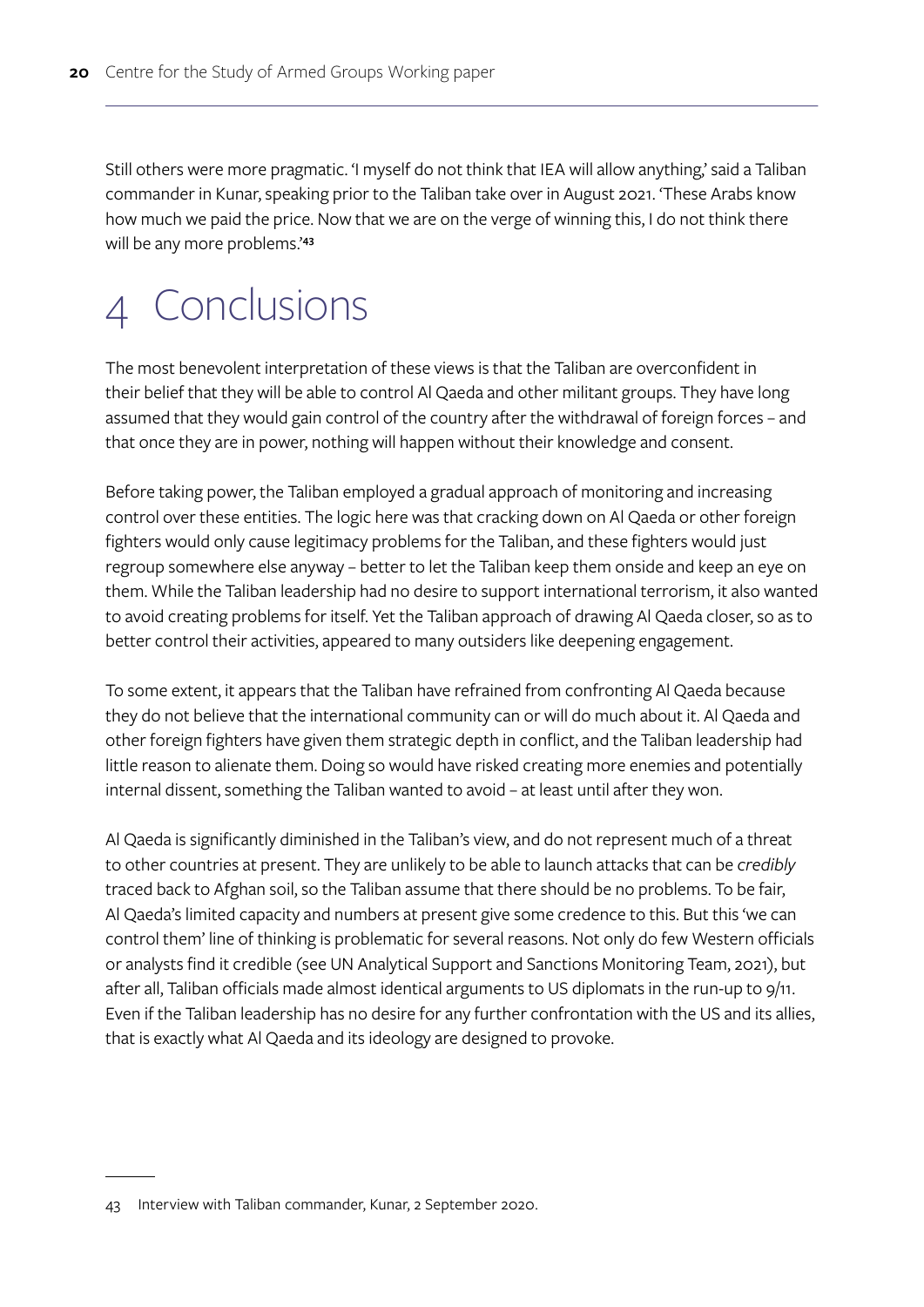Now that the Taliban have proclaimed victory, there is the distinct possibility that not only Al Qaeda but foreign fighters with a range of allegiances and objectives will seek safe haven in Afghanistan. The terrorism-related detainees that the Taliban released from Afghanistan's jails during their offensive may already be regrouping.

The Taliban's logic dangerously minimises the risks of misperceptions and false information. The stakes are considerably higher now that they are in power: if the US and its allies were to come to believe that the Taliban were once again harbouring terrorists, they would be unlikely to re-invade Afghanistan – but they could enact a range of punitive actions against the Taliban government. This includes, but is not limited to, refusing to recognise the Taliban government, refusing to remove the Taliban or listed individuals within the Taliban from UN, US and other sanctions lists, broadening existing sanctions, continuing to suspend aid, and continuing to restrict access to government reserves. This would be disastrous, not only for the Taliban but also for Afghan civilians.

Another point to stress is that the Taliban leadership is consensus-based, meaning that it moves slowly when it comes to change, particularly when dealing with controversial issues. The Taliban develops policy iteratively, often to consolidate and formalise existing practices on the ground. It is highly unlikely they have a clear agreement on how they will deal with these groups now that they are in power. Given the myriad challenges the Taliban leadership is dealing with, this is simply not a priority. It is also reasonable to assume that, for both the international community and the Taliban, the main terrorism concern will be the Islamic State in Afghanistan (particularly given the recent attack at the Kabul airport).

As it has shown throughout the Doha process, the Taliban deeply fear alienating certain fighting fronts or constituencies it relies on militarily or for legitimacy. It should be no surprise that the Taliban at war collaborated with whomever could help them achieve victory, and that they were afraid of losing legitimacy. Many within the Taliban believed that keeping Al Qaeda onside was essential. Alienating them – and being seen to side with 'the West' against them – would only cause trouble. Some of their own commanders and fighters might also object. What is to stop a spurned Al Qaeda member from manipulating internal discontent, opposing the Taliban, and creating a new set of problems for the leadership?

To date, the Taliban have taken just enough action to balance demands and expectations from the US on the one hand, and Al Qaeda on the other. The trouble is that the international community, writ large, does not trust the Taliban. Now that the Taliban are in power, sceptics are rightly concerned that they may not adequately address the problem, or that they are aiding and abetting terrorists. The Taliban are now in the unenviable position of relying on a number of untrusting governments and institutions for funding and recognition, and that will have implications for its ability to govern.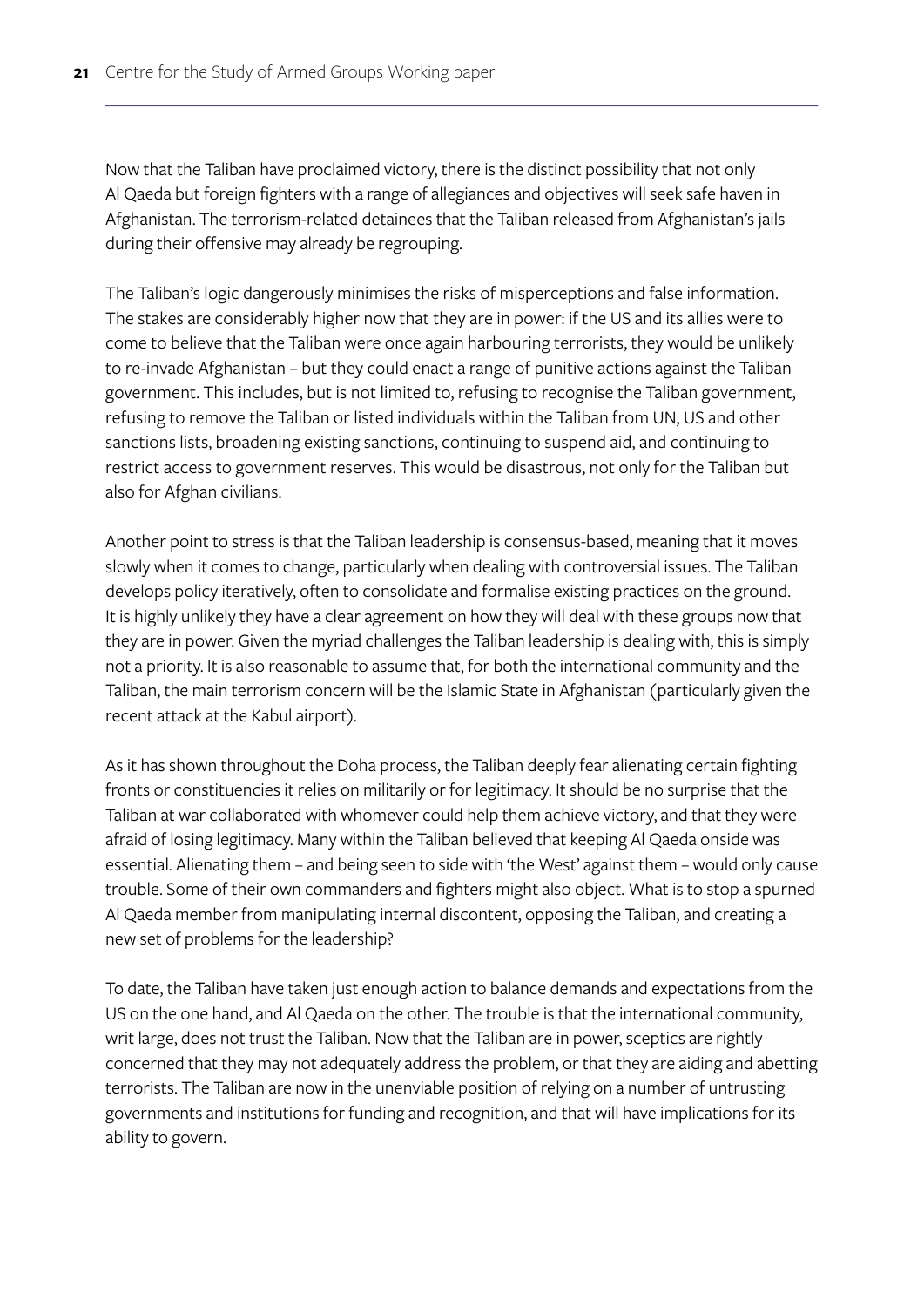#### <span id="page-27-0"></span>**4.1 Implications**

The Taliban are unlikely to decisively 'break' with Al Qaeda. However, the threat to the US emanating from the Taliban–Al Qaeda bond can probably be managed through direct engagement and careful diplomacy. And that might be the best outcome that can be achieved, as the past two decades of conflict and the Taliban's return to power have painfully demonstrated.

At the very least, the US and the broader international community must stop the problem from getting worse. However weakened Al Qaeda is at present, it nevertheless survives. Any strategy must first prioritise how to prevent existing networks from getting stronger, as well as how to prevent their numbers from growing.

Understanding the nuanced network of relationships that sustain Al Qaeda in Afghanistan is critical to that effort. Because Taliban–Al Qaeda links are at least partly rooted in individual relationships, there are numerous nodes of connection up, down and across the movement. This is a complex web of relationships that the Taliban leadership, even if they were so disposed, would struggle to impose control over or fully sever. But it is important to see these relations in differentiated terms: not all involve material support, and some are more problematic or potentially dangerous than others. The lack of nuance and context in evaluating the diverse array of Taliban–Al Qaeda relationships in play has led to ill-substantiated, often deeply politicised analysis that misidentifies and misconstrues the real and potential threats.

Alienating and isolating the Taliban over this issue would likely backfire. Confrontation alone rarely yields results with the Taliban, and risks entrenching their positions. Furthermore, experience suggests that this will only drive them further into the arms of transnational groups like Al Qaeda.

Efforts to weaken the ties between the Taliban and Al Qaeda can be approached in several ways. The Taliban's 'we can control them' narrative can either be read as dangerously overconfident or disingenuous and deceptive. Assuming overconfidence, part of the solution may lie in ongoing dialogue about the nature of potential threats to the US and its allies (as well as evidence of Al Qaeda acting against Taliban interests). Providing specific, credible evidence about the networks, proto-networks and individuals likely to pose the most severe problems is important. Transmitting this information directly, as well as through a range of allies and interlocutors that the Taliban trust, will be even more important.

Alongside this, the international community must engage the Taliban in a conversation about international security. This could take the form of a sustained, structured track of dialogue, or a series of discreet engagements. Either way, including Muslim countries, such as Indonesia, who have an influential relationship with the Taliban and have grappled with terrorism threats, can play an important role.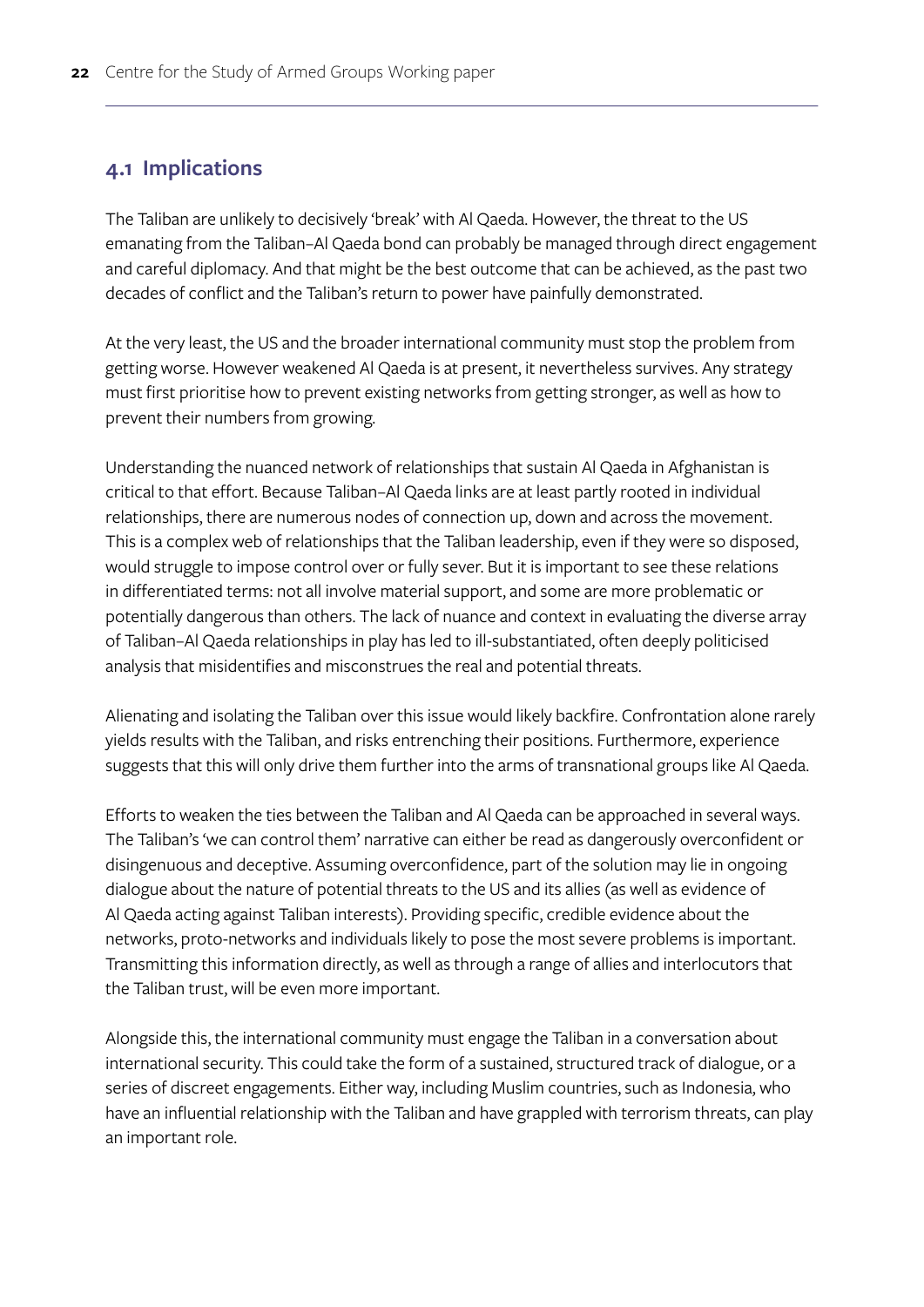Another part of this approach lies in a mixture of carefully targeted incentives and disincentives over the longer term. If the Taliban fail to take the desired action, the international community can increase the costs for the Taliban. At the same time, it will be essential to offer compelling incentives for the Taliban to take specific actions (as well as face-saving measures, that will allow them to shift positions more easily). This will have the added benefit of validating those voices within the Taliban leadership that complain that this is an alliance not worth sustaining. Bearing in mind that the Taliban's calculations will change in step with political dynamics, their desire for legitimacy and recognition might provide helpful leverage.

Now that the Taliban have taken over the country, the best that can be hoped for is that they turn their surveillance and coercion to monitoring and curtailing the activities of foreign fighters in the country – and preventing their numbers from increasing. That is, however, a fairly optimistic prognosis in counter-terrorism terms, and not necessarily the most likely short- or medium-term outcome.

In any scenario, a rethink of expectations and approach is required. Ultimately, this is a chronic problem that the international community will have to manage carefully. The best hope of doing that successfully lies in a long-term strategy to demonstrate to the Taliban that relations with foreign fighters will be costly. Sustained, strategic dialogue between the Taliban and the US will be essential, as will multilateral cooperation, diplomatic agility and a nuanced reading of the situation on the ground. To be sure, it would represent a sharp shift from dominant post-9/11 counterterror approaches. Over the past two decades, the international community has relied on sustained violence to the near-total neglect of diplomacy and dialogue. Bearing in mind that two decades of armed conflict have failed to defeat the Taliban or change their mind about Al Qaeda, a rethink is long overdue.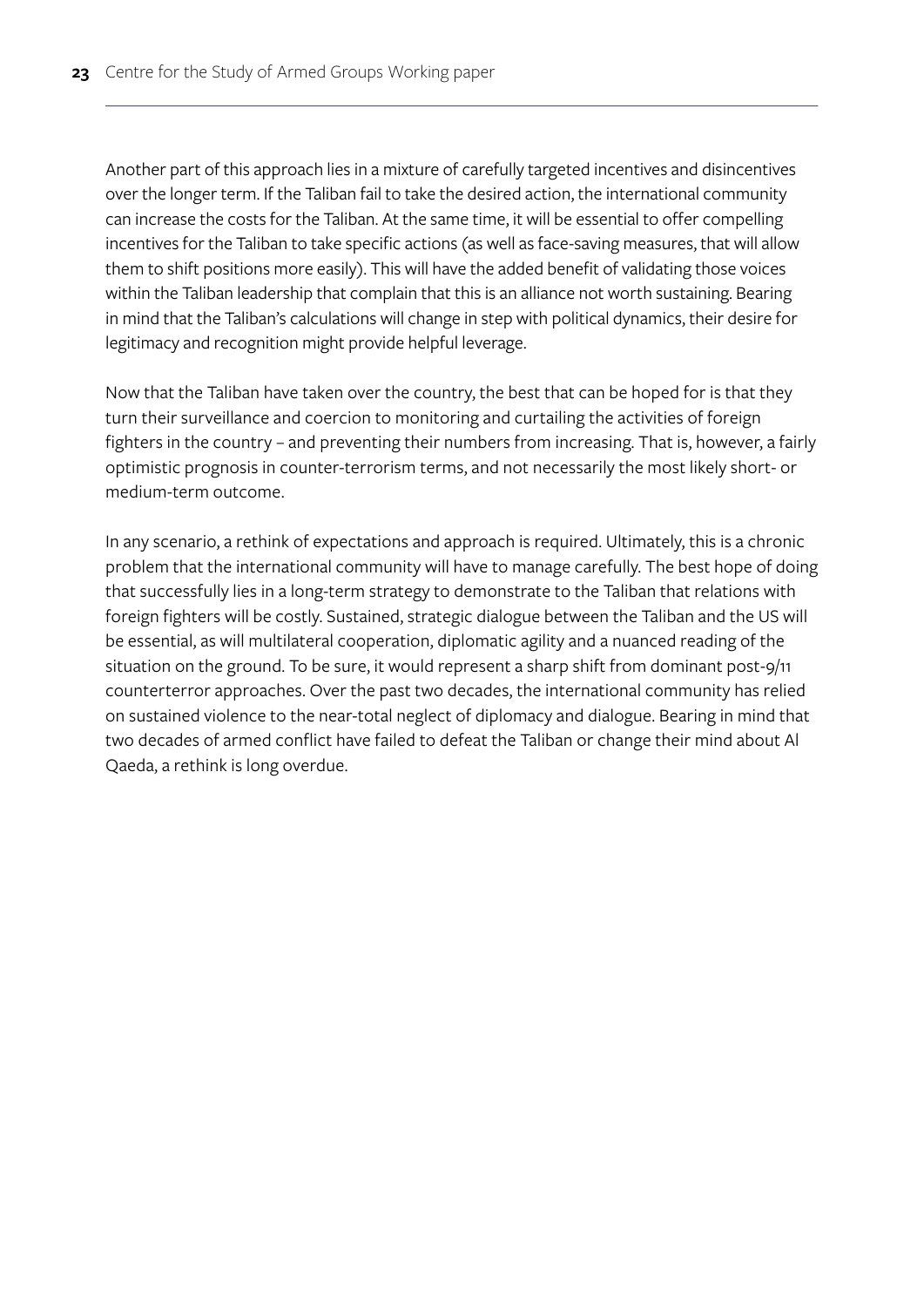### <span id="page-29-0"></span>References

- **Al Emarah** (2017) 'Trump and the war in Afghanistan'. Al Emarah, 18 April.
- **Al Emarah** (2018) 'Letter of the Islamic Emirate to the American people!' Al Emarah, 14 February.
- **Al Emarah** (2020a) 'Reaction by spokesman of Islamic Emirate regarding report by US Defense Department'. Al Emarah, 20 August.
- **Al Emarah** (2020b) 'Remarks by spokesman of Islamic Emirate in reaction to UNSC report'. Al Emarah, 26 July.
- **Al Emarah** (2021a) 'Remarks by spokesman of Islamic Emirate concerning report by US Treasury Department'. Al Emarah, 27 January.
- **Al Emarah** (2021b) 'Statement of Islamic Emirate regarding recent announcement by US President Joe Biden'. Al Emarah, 15 April.
- **Al Jazeera** (2021) 'Transcript: US completes Afghanistan withdrawal'. Al Jazeera, 31 August [\(www.](http://www.aljazeera.com/news/2021/8/31/transcript-us-completes-afghanistan-withdrawal-interactive) [aljazeera.com/news/2021/8/31/transcript-us-completes-afghanistan-withdrawal-interactive](http://www.aljazeera.com/news/2021/8/31/transcript-us-completes-afghanistan-withdrawal-interactive)).
- **Bacon, T.** (2018a) 'Deadly cooperation: the shifting ties between Al-Qaeda and the Taliban'. War on the Rocks, 11 September ([https://warontherocks.com/2018/09/deadly-cooperation-the](https://warontherocks.com/2018/09/deadly-cooperation-the-shifting-ties-between-al-qaeda-and-the-taliban)[shifting-ties-between-al-qaeda-and-the-taliban\)](https://warontherocks.com/2018/09/deadly-cooperation-the-shifting-ties-between-al-qaeda-and-the-taliban).
- **Bacon, T.** (2018b) *Why terrorist groups form international alliances*. Philadelphia: University of Pennsylvania Press.
- **Bleuer, C.** (2016) 'Chechens in Afghanistan 1: a battlefield myth that will not die'. Afghanistan Analysts Network, 27 June ([www.afghanistan-analysts.org/en/reports/regional-relations/](http://www.afghanistan-analysts.org/en/reports/regional-relations/chechens-in-afghanistan-1-a-battlefield-myth-that-will-not-die) [chechens-in-afghanistan-1-a-battlefield-myth-that-will-not-die](http://www.afghanistan-analysts.org/en/reports/regional-relations/chechens-in-afghanistan-1-a-battlefield-myth-that-will-not-die)).
- **Brown, V. and Rassler, D.** (2013) *Fountainhead of jihad: the Haqqani nexus, 1973-2012* (Kindle Edition). Oxford: Oxford University Press.
- **Bunzel, C.** (2020) 'Jihadi reactions to the U.S.–Taliban deal and Afghan peace talks'. Jihadica, 23 September [\(www.jihadica.com/jihadi-reactions-to-the-u-s-taliban-deal-and-afghan-peace-talks](http://www.jihadica.com/jihadi-reactions-to-the-u-s-taliban-deal-and-afghan-peace-talks)).
- **Byman, D.** (2015) *Al Qaeda, the Islamic State, and the global jihadist movement: what everyone needs to know*. Oxford: Oxford University Press.
- **Byman, D.** (2021) 'Don't expect an Al Qaeda reboot in Afghanistan'. Brookings, 4 May [\(www.brookings.edu/blog/order-from-chaos/2021/05/04/dont-expect-an-al-qaida-reboot-in](https://www.brookings.edu/blog/order-from-chaos/2021/05/04/dont-expect-an-al-qaida-reboot-in-afghanistan)[afghanistan](https://www.brookings.edu/blog/order-from-chaos/2021/05/04/dont-expect-an-al-qaida-reboot-in-afghanistan)).
- **CBC News** (2004) 'Bin Laden claims responsibility for 9/11'. CBC News, 29 October (www.cbc.ca/ news/world/bin-laden-claims-responsibility-for-9-11-1.513654).
- **De Luce, D. and Williams, A.** (2020) 'Taliban has kept close ties with Al Qaeda despite promises to Trump admin, U.N. report says'. NBC, 1 June [\(www.nbcnews.com/news/world/taliban-has](http://www.nbcnews.com/news/world/taliban-has-kept-close-ties-al-qaeda-despite-promises-trump-n1221281)[kept-close-ties-al-qaeda-despite-promises-trump-n1221281\)](http://www.nbcnews.com/news/world/taliban-has-kept-close-ties-al-qaeda-despite-promises-trump-n1221281).
- **Gutman, R.** (2013) *How we missed the story: Osama bin Laden, the Taliban, and the hijacking of Afghanistan*. Washington DC: US Institute of Peace.
- **Haqqani, S.** (2020) 'What we, the Taliban, want'. *New York Times*, 20 February [\(www.nytimes.com/2020/02/20/opinion/taliban-afghanistan-war-haqqani.html](http://www.nytimes.com/2020/02/20/opinion/taliban-afghanistan-war-haqqani.html)).
- **International Crisis Group** (2020) *Taking stock of the Taliban's perspectives on peace*. Asia Report 311. Brussels: International Crisis Group [\(www.crisisgroup.org/asia/south-asia/](http://www.crisisgroup.org/asia/south-asia/afghanistan/311-taking-stock-talibans-perspectives-peace) [afghanistan/311-taking-stock-talibans-perspectives-peace](http://www.crisisgroup.org/asia/south-asia/afghanistan/311-taking-stock-talibans-perspectives-peace)).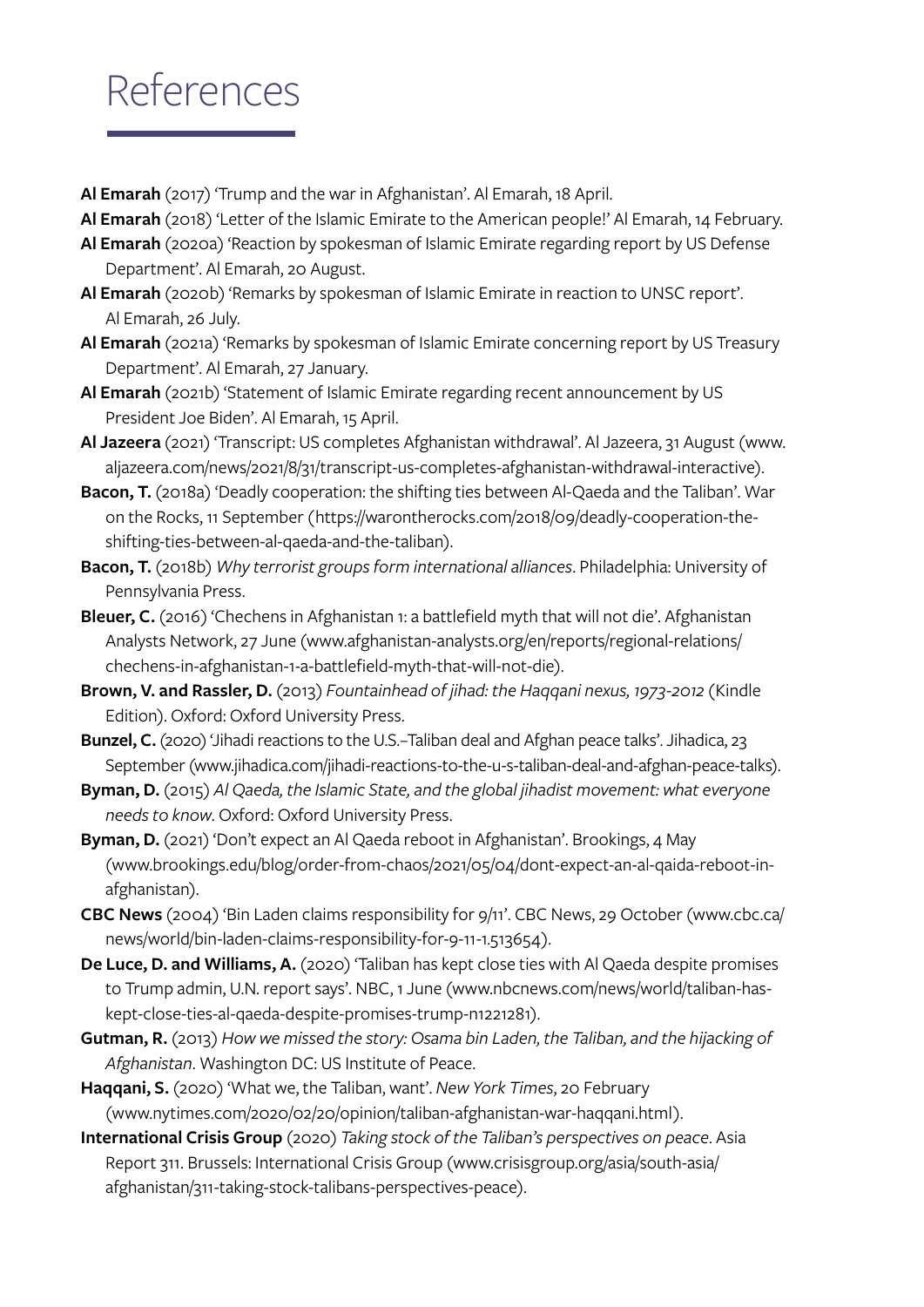- **Irish Times** (2001) 'Taliban leaders want proof of Bin Laden's guilt'. Irish Times, 18 September [\(www.irishtimes.com/news/taliban-leaders-want-proof-of-bin-laden-s-guilt-1.397065](http://www.irishtimes.com/news/taliban-leaders-want-proof-of-bin-laden-s-guilt-1.397065)).
- **Jackson, A. and Amiri, R.** (2019) *Insurgent bureaucracy: how the Taliban makes policy*. Peaceworks 153. Washington DC: US Institute of Peace ([www.usip.org/publications/2019/11/](http://www.usip.org/publications/2019/11/insurgent-bureaucracy-how-taliban-makes-policy) [insurgent-bureaucracy-how-taliban-makes-policy\)](http://www.usip.org/publications/2019/11/insurgent-bureaucracy-how-taliban-makes-policy).
- Jakes, L., Schmitt, E. and Barnes, J.E. (2021) 'Pompeo says Iran is new base for Al Qaeda, but offers little proof'. New York Times, 12 January ([www.nytimes.com/2021/01/12/us/politics/](http://www.nytimes.com/2021/01/12/us/politics/pompeo-iran-qaeda-terror.html) [pompeo-iran-qaeda-terror.html\)](http://www.nytimes.com/2021/01/12/us/politics/pompeo-iran-qaeda-terror.html).
- **Khaama Press** (2021) 'Taliban banned "foreign fighters" from joining its ranks'. Khaama Press, 24 February [\(www.khaama.com/taliban-banned-foreign-fighters-from-joining-its](http://www.khaama.com/taliban-banned-foreign-fighters-from-joining-its-ranks-223222)[ranks-223222](http://www.khaama.com/taliban-banned-foreign-fighters-from-joining-its-ranks-223222)).
- **Khan, T.** (2020) 'Al-Qaeda ready to honour Afghan peace deal'. Truth International, 2 December ([https://thetruthinternational.com/international/al-qaeda-ready-to-honour](https://thetruthinternational.com/international/al-qaeda-ready-to-honour-afghan-peace-deal)[afghan-peace-deal](https://thetruthinternational.com/international/al-qaeda-ready-to-honour-afghan-peace-deal)).
- **Marty, F.J.** (2020) 'The Taliban say they have no foreign fighters. Is that true?' The Diplomat, 10 August ([https://thediplomat.com/2020/08/the-taliban-say-they-have-no-foreign](https://thediplomat.com/2020/08/the-taliban-say-they-have-no-foreign-fighters-is-that-true)[fighters-is-that-true\)](https://thediplomat.com/2020/08/the-taliban-say-they-have-no-foreign-fighters-is-that-true).
- **Mashal, M.** (2011) 'Taliban "offered bin Laden trial before 9/11"'. Al Jazeera, 11 September [\(www.aljazeera.com/news/2011/9/11/taliban-offered-bin-laden-trial-before-9](http://www.aljazeera.com/news/2011/9/11/taliban-offered-bin-laden-trial-before-9)).
- **Mashal, M.** (2020) 'Taliban and U.S. strike deal to withdraw American troops from Afghanistan'. New York Times, 29 February ([www.nytimes.com/2020/02/29/world/asia/us](http://www.nytimes.com/2020/02/29/world/asia/us-taliban-deal.html)[taliban-deal.html\)](http://www.nytimes.com/2020/02/29/world/asia/us-taliban-deal.html).
- **Mendelsohn, B.** (2016) *The Al-Qaeda franchise: the expansion of Al-Qaeda and its consequences*. Oxford: Oxford University Press.
- **Mir, A.** (2020) *Afghanistan's terrorism challenge: the political trajectories of Al-Qaeda, the Afghan Taliban, and the Islamic State*. MEI Policy Paper. Washington DC: Middle East Institute ([www.mei.edu/sites/default/files/2020-10/Afghanistan%27s%20Terrorism%20](http://www.mei.edu/sites/default/files/2020-10/Afghanistan%27s%20Terrorism%20Challenge.pdf) [Challenge.pdf\)](http://www.mei.edu/sites/default/files/2020-10/Afghanistan%27s%20Terrorism%20Challenge.pdf).
- **Nelson, C.** (2019) 'Taliban assures U.S. it opposes use of Afghanistan as platform for terrorists'. *Wall Street Journal*, 24 January ([www.wsj.com/articles/taliban-agrees-to-bar-al-qaeda-and](http://www.wsj.com/articles/taliban-agrees-to-bar-al-qaeda-and-islamic-state-from-afghanistan-11548330242)[islamic-state-from-afghanistan-11548330242\)](http://www.wsj.com/articles/taliban-agrees-to-bar-al-qaeda-and-islamic-state-from-afghanistan-11548330242).
- **Pannett, R.** (2021) 'Taliban spokesman says "no proof" bin Laden was responsible for 9/11 attacks'. Washington Post, 26 August ([www.washingtonpost.com/world/2021/08/26/taliban](http://www.washingtonpost.com/world/2021/08/26/taliban-bin-laden)[bin-laden\)](http://www.washingtonpost.com/world/2021/08/26/taliban-bin-laden).
- Paton Walsh, N. and Perez, E. (2021) 'How a deadly raid shows Al Qaeda retains global reach under Taliban "protection"'. CNN, 28 May ([https://edition.cnn.com/2021/05/28/middleeast/](https://edition.cnn.com/2021/05/28/middleeast/afghanistan-taliban-al-qaeda-ties-intl/index.html) [afghanistan-taliban-al-qaeda-ties-intl/index.html\)](https://edition.cnn.com/2021/05/28/middleeast/afghanistan-taliban-al-qaeda-ties-intl/index.html).
- **Rashid, A.** (2001) *Taliban: militant Islam, oil and fundamentalism in Central Asia*. New Haven: Yale University Press.
- **Rassler, D.** (2017) 'Al-Qaida and the Pakistani Harakat movement: reflections and questions about the pre-2001 period' *Perspectives on Terrorism* 11(6): 38–54 ([www.jstor.org/](http://www.jstor.org/stable/26295955) [stable/26295955](http://www.jstor.org/stable/26295955)).
- **Soufan Center** (2019) *Al-Qaeda in the Indian Subcontinent (AQIS): the nucleus of jihad in South Asia*. New York: Soufan Center ([https://thesoufancenter.org/wp-content/](https://thesoufancenter.org/wp-content/uploads/2019/01/Al-Qaeda-in-the-Indian-Subcontinent-AQIS.pdf) [uploads/2019/01/Al-Qaeda-in-the-Indian-Subcontinent-AQIS.pdf\)](https://thesoufancenter.org/wp-content/uploads/2019/01/Al-Qaeda-in-the-Indian-Subcontinent-AQIS.pdf).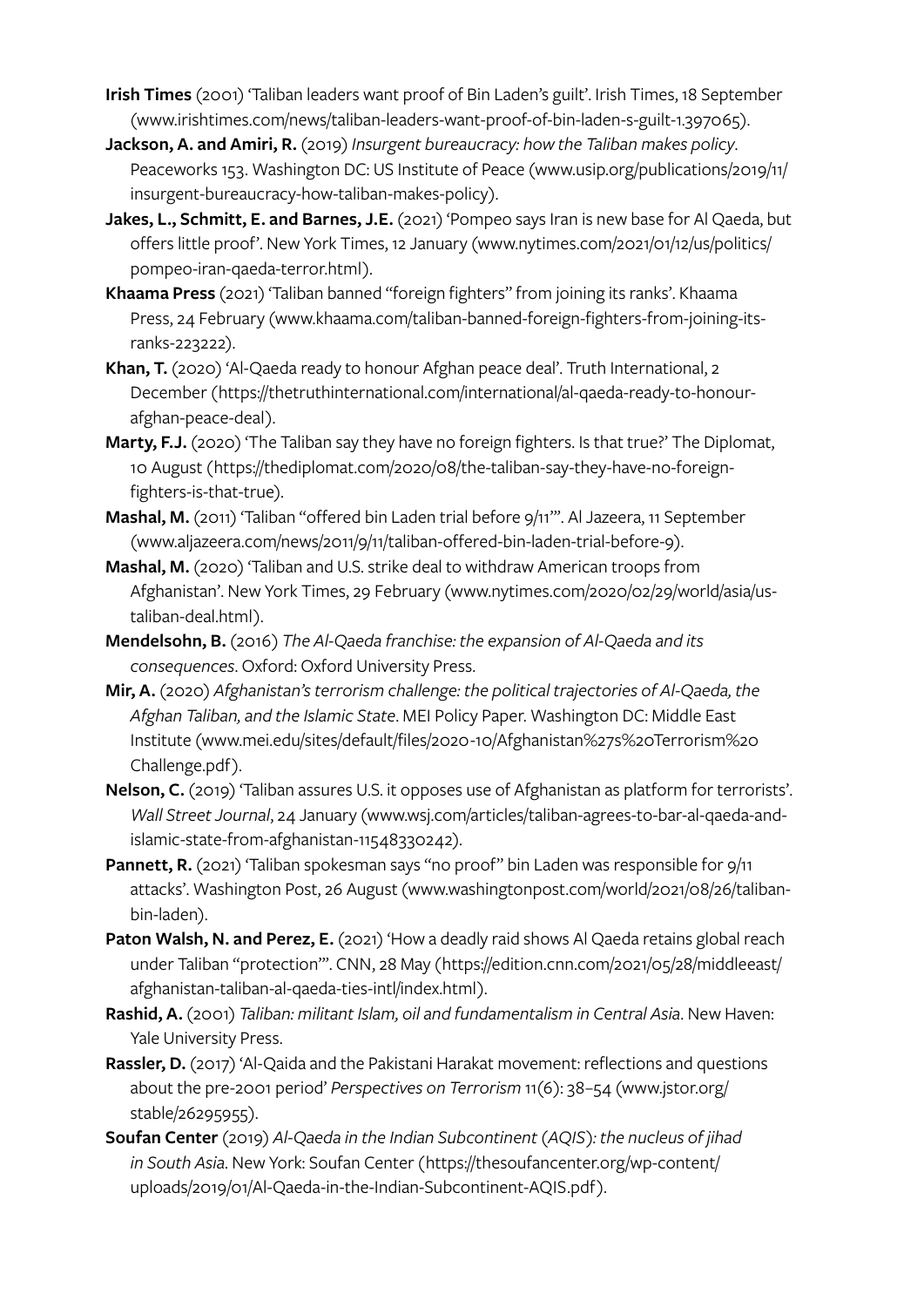**Strick van Linschoten, A. and Kuehn, F.** (2014) *An enemy we created: the myth of the Taliban–Al Qaeda merger in Afghanistan*. Second edition. Oxford: Oxford University Press.

- **Tribune** (2020) 'Al-Qaeda in Indian Subcontinent only capable of "small-scale regional attacks": US Official'. *Tribune*, September 25 ([www.tribuneindia.com/news/world/al-qaeda](http://www.tribuneindia.com/news/world/al-qaeda-in-indian-subcontinent-only-capable-of-small-scale-regional-attacks-us-official-146378)[in-indian-subcontinent-only-capable-of-small-scale-regional-attacks-us-official-146378\)](http://www.tribuneindia.com/news/world/al-qaeda-in-indian-subcontinent-only-capable-of-small-scale-regional-attacks-us-official-146378).
- **Tyab, I.** (2019) 'Taliban negotiations: spokesman on U.S. in Afghanistan, Al Qaeda role in 9/11 attacks'. CBS This Morning/YouTube, 22 August ([www.youtube.com/](http://www.youtube.com/watch?v=JIPo3X9qH5o) [watch?v=JIPo3X9qH5o\)](http://www.youtube.com/watch?v=JIPo3X9qH5o).
- **UN Analytical Support and Sanctions Monitoring Team** (2020) *Eleventh report of the Analytical Support and Sanctions Monitoring Team submitted pursuant to resolution 2501 (2019) concerning the Taliban and other associated individuals and entities constituting a threat to the peace, stability and security of Afghanistan* (S/2020/415). New York: United Nations Security Council [\(www.undocs.org/S/2020/415](http://www.undocs.org/S/2020/415)).
- **UN Analytical Support and Sanctions Monitoring Team** (2021) *Twelfth report of the Analytical Support and Sanctions Monitoring Team submitted pursuant to resolution 2557 (2020) concerning the Taliban and other associated individuals and entities constituting a threat to the peace, stability and security of Afghanistan* (S/2021/486). New York: United Nations Security Council [\(www.undocs.org/pdf?symbol=en/S/2021/486\)](http://www.undocs.org/pdf?symbol=en/S/2021/486).
- **US Department of Defense** (2020) *Enhancing security and stability in Afghanistan: report to Congress*. Washington DC: US Department of Defense [\(https://media.defense.gov/2021/](https://media.defense.gov/2021/Apr/23/2002626546/-1/-1/0/ENHANCING-SECURITY-AND-STABILITY-IN-AFGHANISTAN.PDF) [Apr/23/2002626546/-1/-1/0/ENHANCING-SECURITY-AND-STABILITY-IN-AFGHANISTAN.PDF](https://media.defense.gov/2021/Apr/23/2002626546/-1/-1/0/ENHANCING-SECURITY-AND-STABILITY-IN-AFGHANISTAN.PDF)).
- **US House Committee on Oversight and Reform** (2020) 'Subcommittee questions Special Representative Khalilzad on U.S. strategy in Afghanistan'. Press release, 22 September ([https://oversight.house.gov/news/press-releases/subcommittee-questions-special](https://oversight.house.gov/news/press-releases/subcommittee-questions-special-representative-khalilzad-on-us-strategy-in)[representative-khalilzad-on-us-strategy-in\)](https://oversight.house.gov/news/press-releases/subcommittee-questions-special-representative-khalilzad-on-us-strategy-in).
- **Zelin, A.Y.** (2020) 'New release from Ihsan Allah Ihsan: "U.S.-Taliban peace deal: what will be the future for other jihadi organizations in the region?"' Jihadology, 15 September ([https://jihadology.net/2020/09/15/new-release-from-i%e1%b8%a5san-allah](https://jihadology.net/2020/09/15/new-release-from-i%e1%b8%a5san-allah-i%e1%b8%a5san-u-s-%e1%b9%adaliban-peace-deal-what-will-be-the-future-of-other-jihadi-organizations-in-the-region)[i%e1%b8%a5san-u-s-%e1%b9%adaliban-peace-deal-what-will-be-the-future-of-other](https://jihadology.net/2020/09/15/new-release-from-i%e1%b8%a5san-allah-i%e1%b8%a5san-u-s-%e1%b9%adaliban-peace-deal-what-will-be-the-future-of-other-jihadi-organizations-in-the-region)[jihadi-organizations-in-the-region\)](https://jihadology.net/2020/09/15/new-release-from-i%e1%b8%a5san-allah-i%e1%b8%a5san-u-s-%e1%b9%adaliban-peace-deal-what-will-be-the-future-of-other-jihadi-organizations-in-the-region).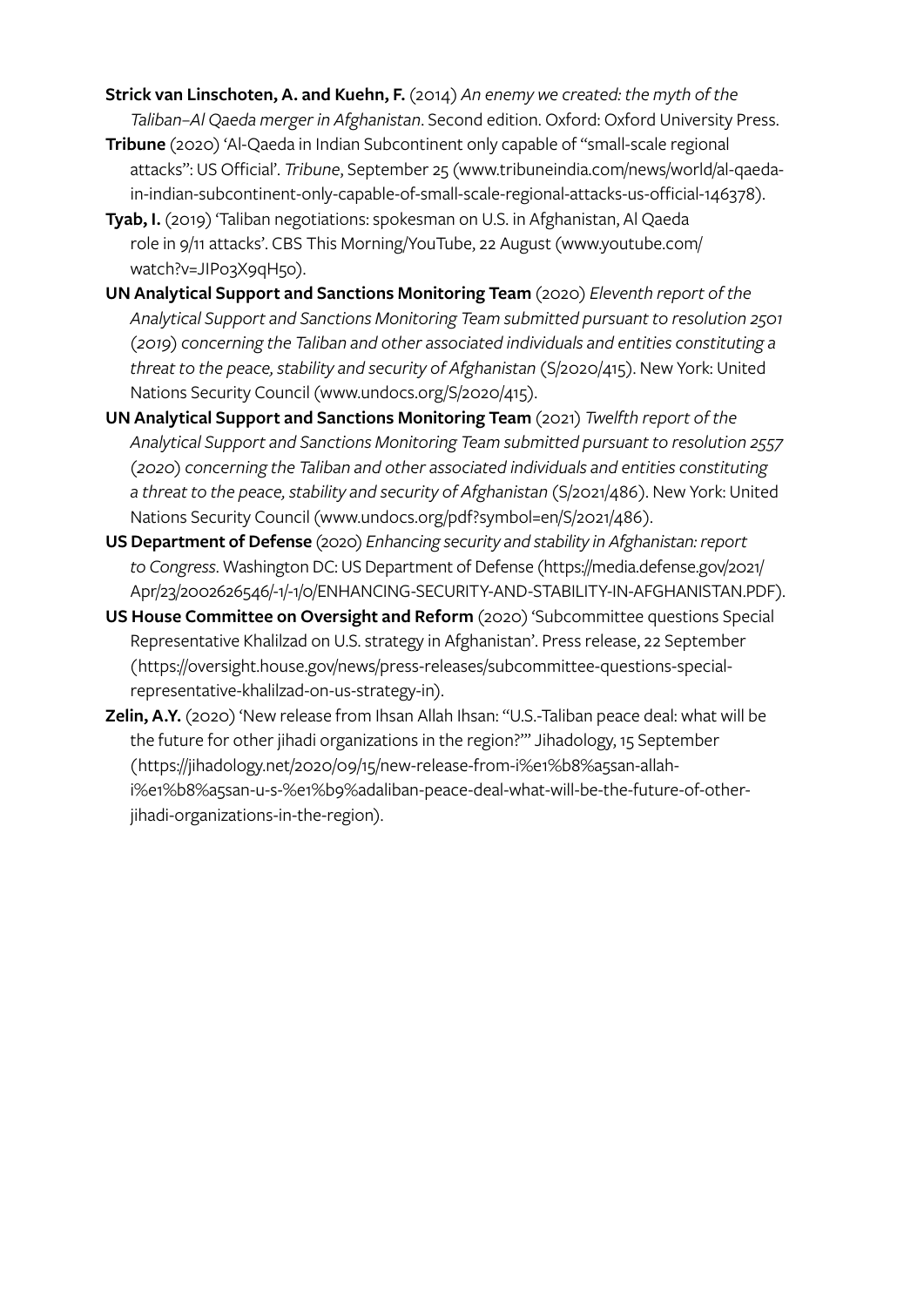### Appendix 1 Part II of the US–Taliban Agreement

In conjunction with the announcement of this agreement, the Islamic Emirate of Afghanistan which is not recognized by the United States as a state and is known as the Taliban will take the following steps to prevent any group or individual, including al-Qa'ida, from using the soil of Afghanistan to threaten the security of the United States and its allies:

- 1. The Islamic Emirate of Afghanistan which is not recognized by the United States as a state and is known as the Taliban will not allow any of its members, other individuals or groups, including al-Qa'ida, to use the soil of Afghanistan to threaten the security of the United States and its allies.
- 2. The Islamic Emirate of Afghanistan which is not recognized by the United States as a state and is known as the Taliban will send a clear message that those who pose a threat to the security of the United States and its allies have no place in Afghanistan, and will instruct members of the Islamic Emirate of Afghanistan which is not recognized by the United States as a state and is known as the Taliban not to cooperate with groups or individuals threatening the security of the United States and its allies.
- 3. The Islamic Emirate of Afghanistan which is not recognized by the United States as a state and is known as the Taliban will prevent any group or individual in Afghanistan from threatening the security of the United States and its allies, and will prevent them from recruiting, training, and fundraising and will not host them in accordance with the commitments in this agreement.
- 4. The Islamic Emirate of Afghanistan which is not recognized by the United States as a state and is known as the Taliban is committed to deal with those seeking asylum or residence in Afghanistan according to international migration law and the commitments of this agreement, so that such persons do not pose a threat to the security of the United States and its allies.
- 5. The Islamic Emirate of Afghanistan which is not recognized by the United States as a state and is known as the Taliban will not provide visas, passports, travel permits, or other legal documents to those who pose a threat to the security of the United States and its allies to enter Afghanistan.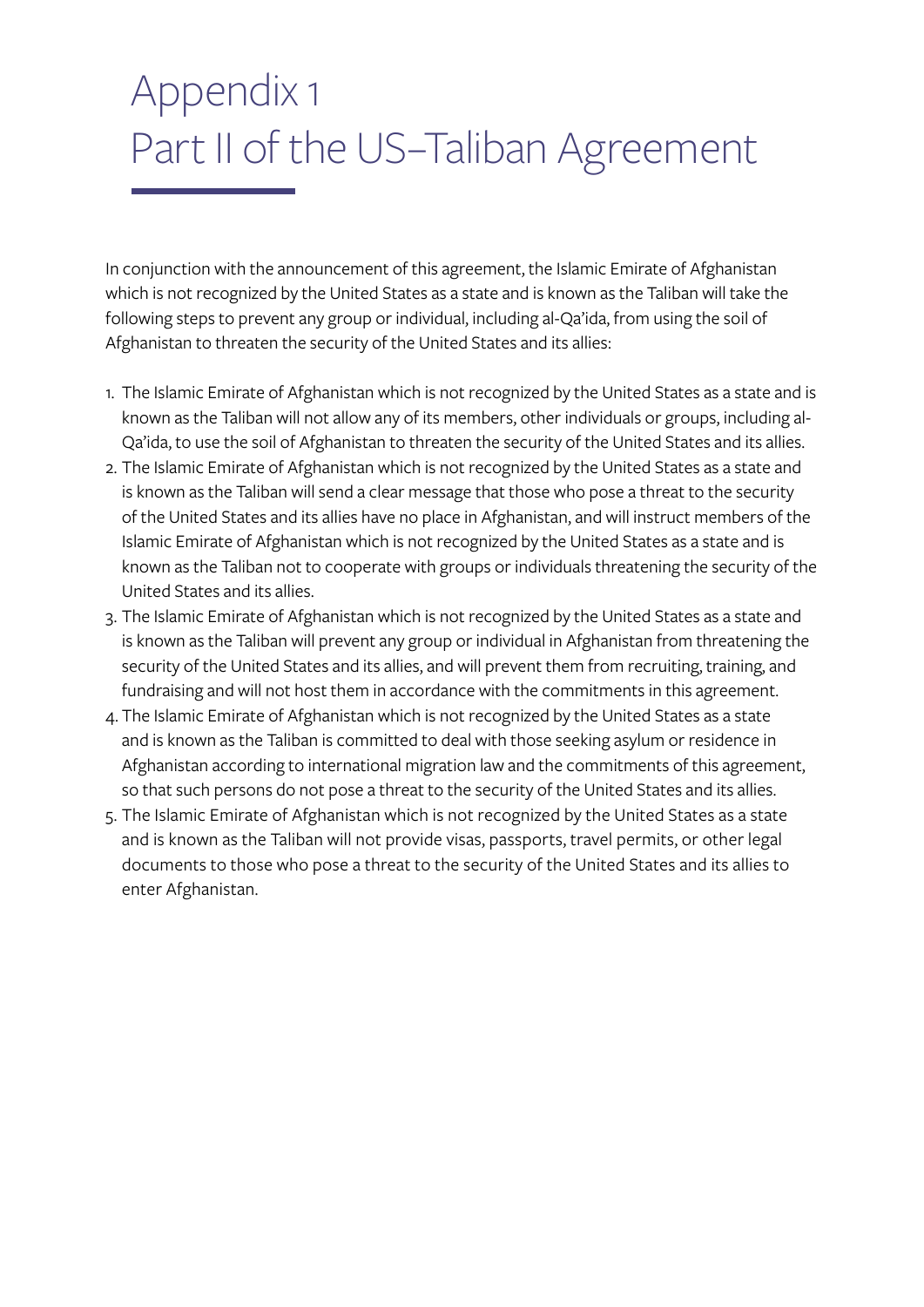### Appendix 2 IEA September 2020 Decree

#### **Introduction**

- 1. By the leadership of the Islamic Emirate, the registration, control, surveillance, provision of supplies, education and training, health, protection from unfortunate incidents and all the other related affairs of the refugees and foreign mujahedeen has been handed over to Intelligence Commission.
- 2. To organise and coordinate these matters, the Intelligence Commission has an independent branch in its structure.

#### **Second Chapter: Regarding organising and registration of tribal refugees and foreign mujahedeen**

- 3. The mentioned department through its local personnel should register their identities and specifications, and also, prepare an accurate list of all the refugees across the country. Name – Country Name – Date of arrival – Reason for arrival – Relevant faction – Type of relationship with relevant faction – Single/married – Sources of funding
- 4. All refugees should be given identity cards which shall contain all of the above components with a photograph attached.
- 5. Allegiance to the Islamic Emirate is compulsory.
- 6. Information on the identities and characteristics of tribal refugees and mujahedeen can be obtained from the relevant faction or from their leader.

#### **Third Chapter: Foreign tribal refugees and mujahedeen's living conditions**

- 7. Should strictly refrain from travelling to and from areas of enemies of Islamic Emirate and if a need arises, then contact intelligence officials.
- 8. According to Islamic Emirate policy, should not interfere in affairs of any country and only jihad activities in Afghanistan are allowed.
- 9. Can under no circumstances kidnap a person from a neighbouring country or anywhere else for ransom.
- 10. In no way can threaten another country's government or its citizens.
- 11. Should not make such publications or statements that are in contradiction with Islamic Emirate policy.
- 12. Do not have the right to search vehicles or people or search someone's home, however, if a need arises, should inform the intelligence officials and they will act in accordance with their regulations.
- 13. Should not interfere in any way in affairs of the relevant departments or commissions of the Islamic Emirate.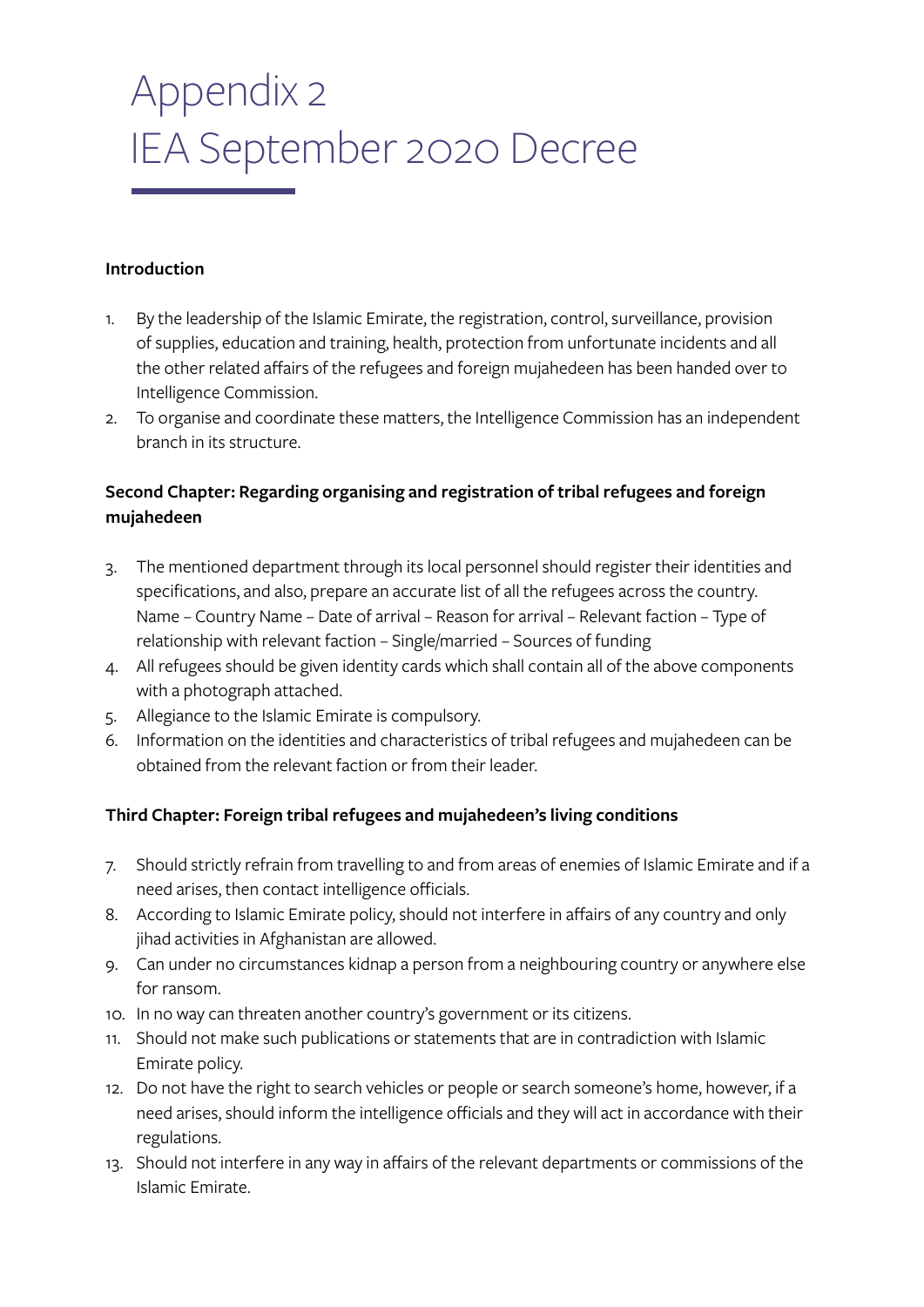- 14. Like the mujahedeen and officials of the Islamic Emirate, they should strictly obey the decrees and rules of the Islamic Emirate in all circumstances.
- 15. Any place which is considered suitable for their residence will be provided to them, and they are not allowed to move to another location without permission.
- 16. Avoid contact and relationships with civilians without permission.
- 17. In case of problems with civilians should contact intelligence officials.
- 18. If the intelligence department officials do not listen to them or misbehave with them, they should inform the high ranking intelligence official of the situation.
- 19. Like the other allies of the Islamic Emirate should strictly and in all circumstances abide by the decrees and rules of the Islamic Emirate.
- 20. Their officials are obliged to summon the perpetrators or the accused to the relevant parties in case of committing political, legal or criminal offenses.
- 21. Besides the flag of Islamic Emirates they should refrain from using any other flag to avoid any suspicion.
- 22. They should promise that they will not invite other religious or jihadi or political group.
- 23. They shall not recruit local mujahedeen in their ranks and neither can they export new individuals from outside, however, in case of urgent need shall refer to the relevant intelligence officials.
- 24. They should refrain from making baseless accusations against Islamic groups and parties and also abstain from takfir (accusing another Muslim of apostasy).
- 25. The group leader at any cost should inform the intelligence department of those mujahedeen who are not affiliated with any faction and come to jihad individually on the basis of their personal connections, and only under such circumstances shall allow that individual in his group.
- 26. Mujahedeen of Ansar factions who want to come should obtain permission from the leadership. Without the permission of the leadership, they will not be allowed to come to their areas.